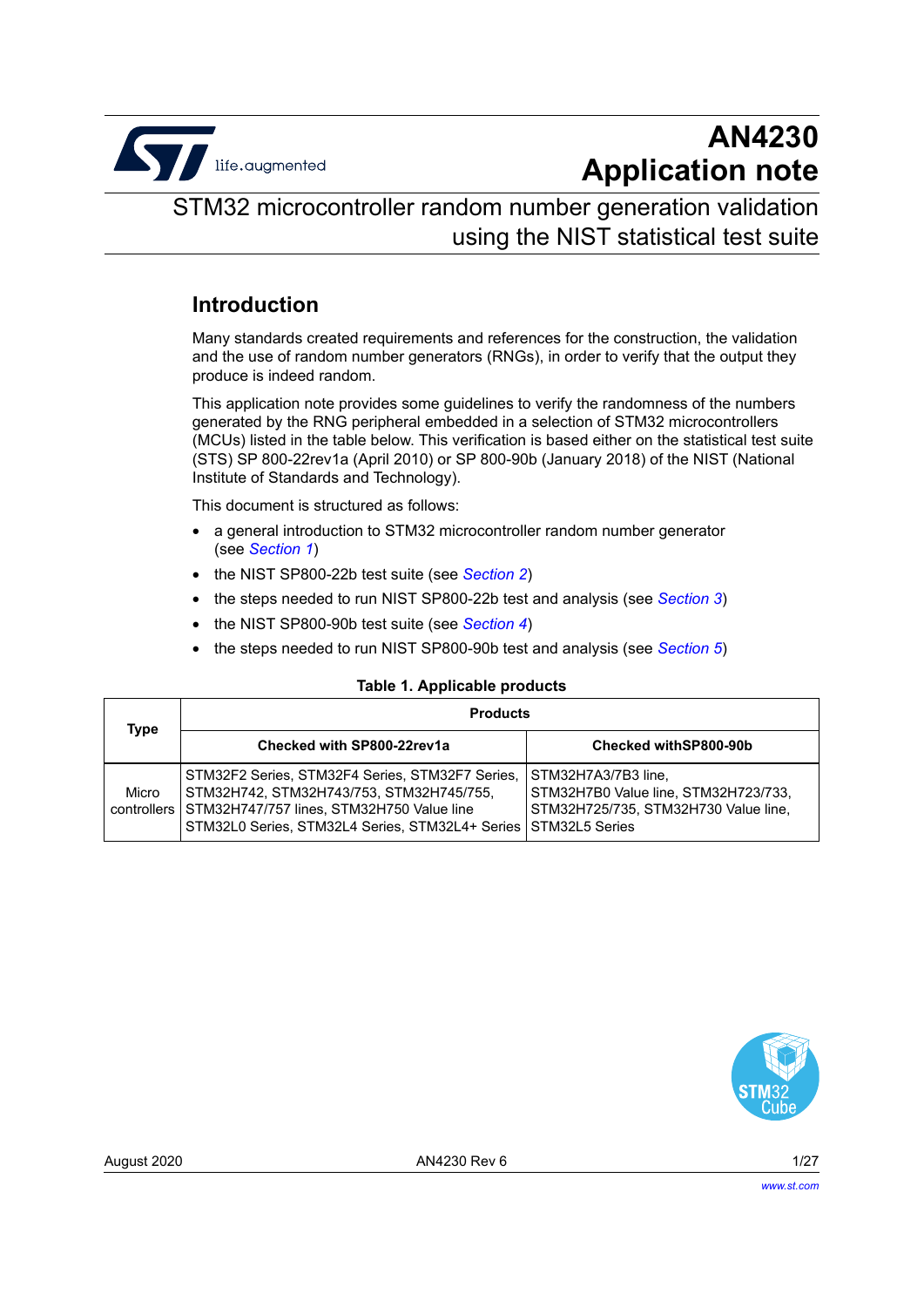## **Contents**

| 1              |     |       |                                                        |
|----------------|-----|-------|--------------------------------------------------------|
|                | 1.1 |       |                                                        |
|                | 1.2 |       |                                                        |
| $\overline{2}$ |     |       |                                                        |
|                | 2.1 |       |                                                        |
|                | 2.2 |       |                                                        |
| 3              |     |       | NIST SP800-22b test suite running and analyzing        |
|                | 3.1 |       |                                                        |
|                |     | 3.1.1 |                                                        |
|                |     | 3.1.2 |                                                        |
|                | 3.2 |       |                                                        |
|                |     | 3.2.1 |                                                        |
|                |     | 3.2.2 |                                                        |
|                |     | 3.2.3 |                                                        |
| 4              |     |       |                                                        |
|                | 4.1 |       |                                                        |
|                | 4.2 |       |                                                        |
|                |     | 4.2.1 | Non-IID track: entropy estimation for non-IID data  16 |
| 5              |     |       | NIST SP800-90b test suite running and analyzing  18    |
|                | 5.1 |       |                                                        |
|                |     | 5.1.1 |                                                        |
|                |     | 5.1.2 |                                                        |
|                | 5.2 |       |                                                        |
|                |     | 5.2.1 |                                                        |
|                |     | 5.2.2 |                                                        |
|                |     | 5.2.3 |                                                        |
| 6              |     |       |                                                        |
|                |     |       | Appendix A NIST SP800-22b statistical test suite 21    |
|                |     |       |                                                        |

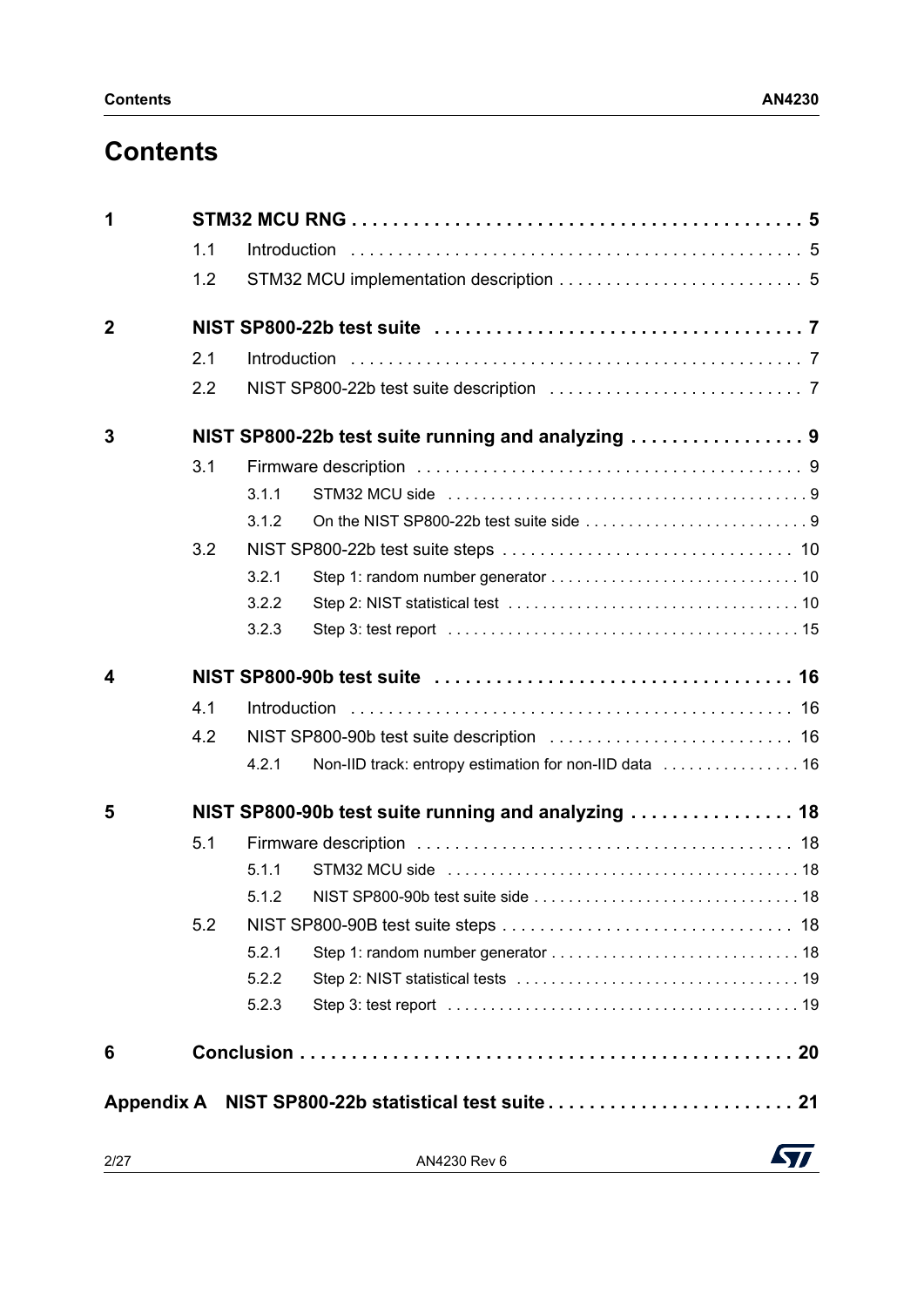| Appendix B NIST SP800-90b statistical test suite 24 |  |
|-----------------------------------------------------|--|
|                                                     |  |

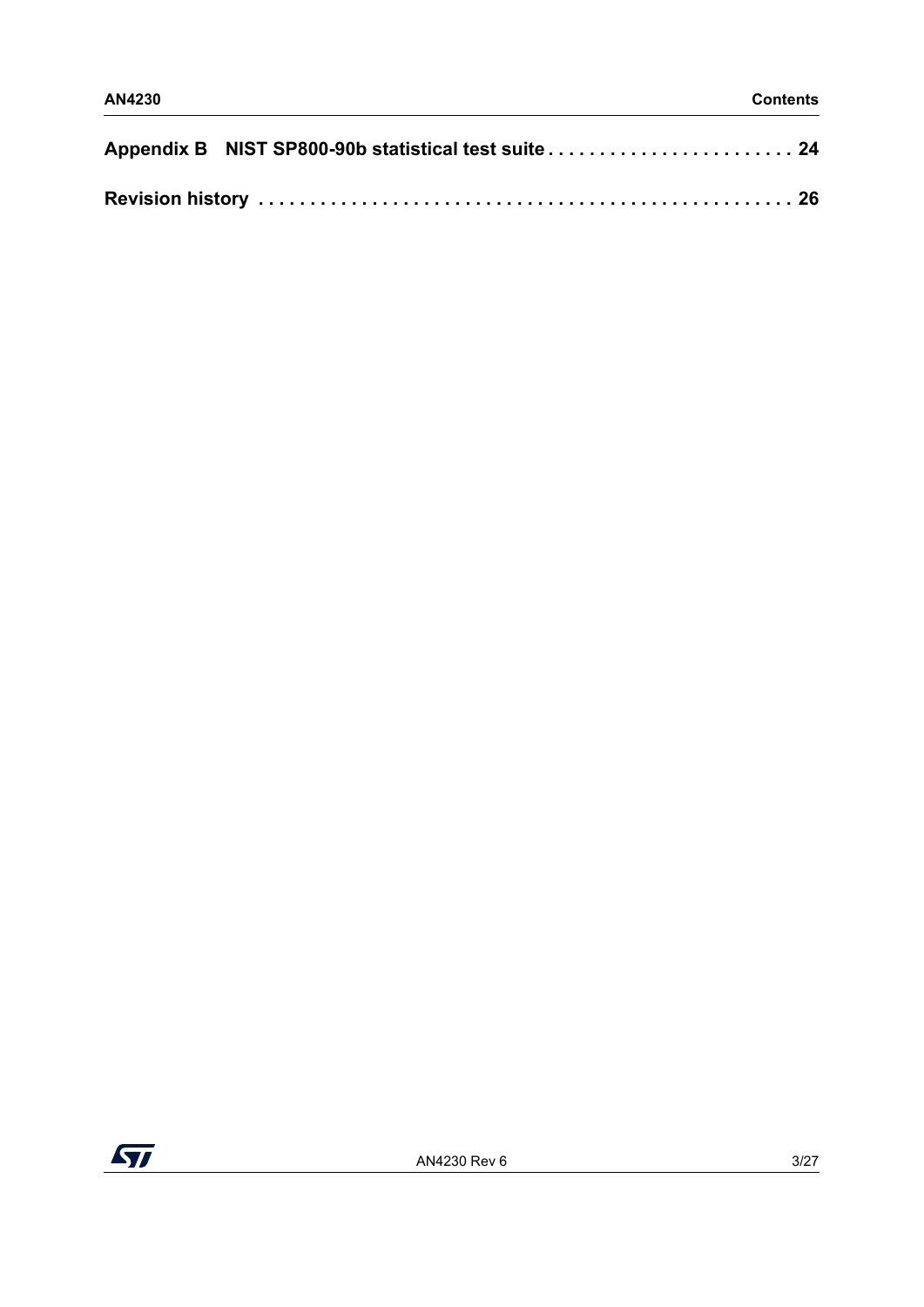# **List of figures**

| Figure 1.  |                                                                         |  |
|------------|-------------------------------------------------------------------------|--|
| Figure 2.  | Block diagram of deviation testing of a binary sequence from randomness |  |
|            |                                                                         |  |
| Figure 3.  |                                                                         |  |
| Figure 4.  |                                                                         |  |
| Figure 5.  |                                                                         |  |
| Figure 6.  |                                                                         |  |
| Figure 7.  |                                                                         |  |
| Figure 8.  |                                                                         |  |
| Figure 9.  |                                                                         |  |
| Figure 10. |                                                                         |  |

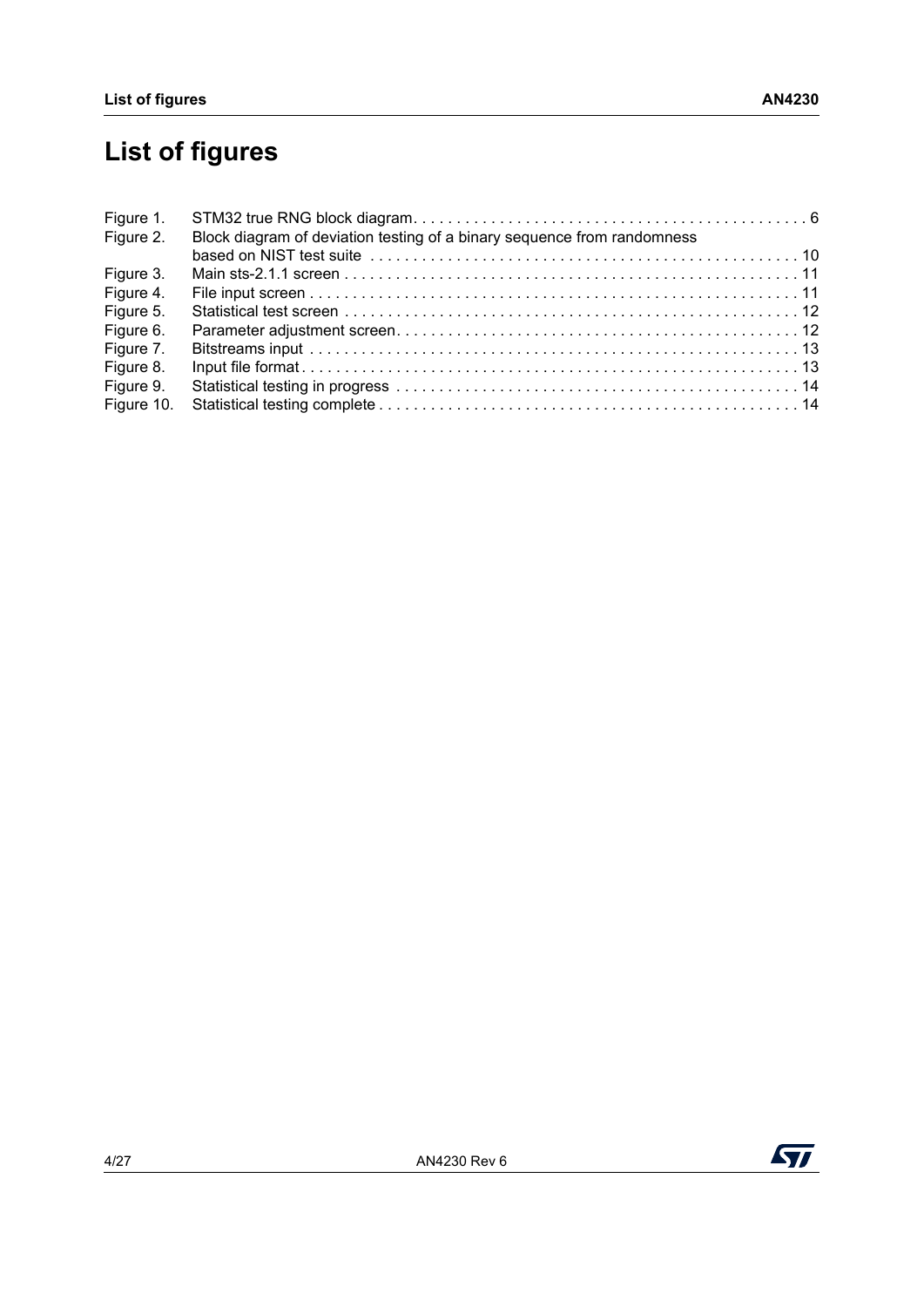### <span id="page-4-1"></span><span id="page-4-0"></span>**1 STM32 MCU RNG**

#### <span id="page-4-2"></span>**1.1 Introduction**

Random number generators (RNGs) used for cryptographic applications typically produce sequences made of random 0's and 1's bits.

There are two basic classes of random number generators:

• Deterministic RNG or pseudo RNG (**PRNG**)

A deterministic RNG consists of an algorithm that produces a sequence of bits from an initial value called a seed. To ensure forward unpredictability, care must be taken in obtaining seeds. The values produced by a PRNG are completely predictable if the seed and generation algorithm are known. Since in many cases the generation algorithm is publicly available, the seed must be kept secret and generated from a TRNG.

• Non-deterministic RNG or True RNG (**TRNG**)

A non-deterministic RNG produces randomness that depends on some unpredictable physical source (the entropy source) outside of any human control.

The RNG hardware peripheral implemented in some STM32 MCUs is a true random number generator.

### <span id="page-4-3"></span>**1.2 STM32 MCU implementation description**

The table below lists the STM32 Arm $^{\circledR(a)}$  core-based MCUs that embed the RNG peripheral.

<span id="page-4-4"></span>

| <b>Series</b>   | STM32 lines                                                                                                                                                                 |
|-----------------|-----------------------------------------------------------------------------------------------------------------------------------------------------------------------------|
| STM32F2 Series  | STM32F2x5, STM32F2x7                                                                                                                                                        |
| STM32F4 Series  | STM32F405/415, STM32F407/417, STM32F410, STM32F427/437,<br>STM32F429/439, STM32F469/479                                                                                     |
| STM32F7 Series  | STM32F7x5, STM32F7x6                                                                                                                                                        |
| STM32L0 Series  | STM32L05x, STM32L06x, STM32L072/073                                                                                                                                         |
| STM32L4 Series  | STM32L4x6                                                                                                                                                                   |
| STM32L4+ Series | All lines                                                                                                                                                                   |
| STM32H7 Series  | STM32H723/733, STM32H725/735, STM32H730 Value line, STM32H742,<br>STM32H743/753, STM32H745/755, STM32H747/757, STM32H750 Value line,<br>STM32H7A3/7B3, STM32H7B0 Value line |
| STM32L5 Series  | STM32L5x2                                                                                                                                                                   |

**Table 2. STM32 lines embedding the RNG hardware peripheral** 

# arm

a. Arm is a registered trademark of Arm Limited (or its subsidiaries) in the US and/or elsewhere.

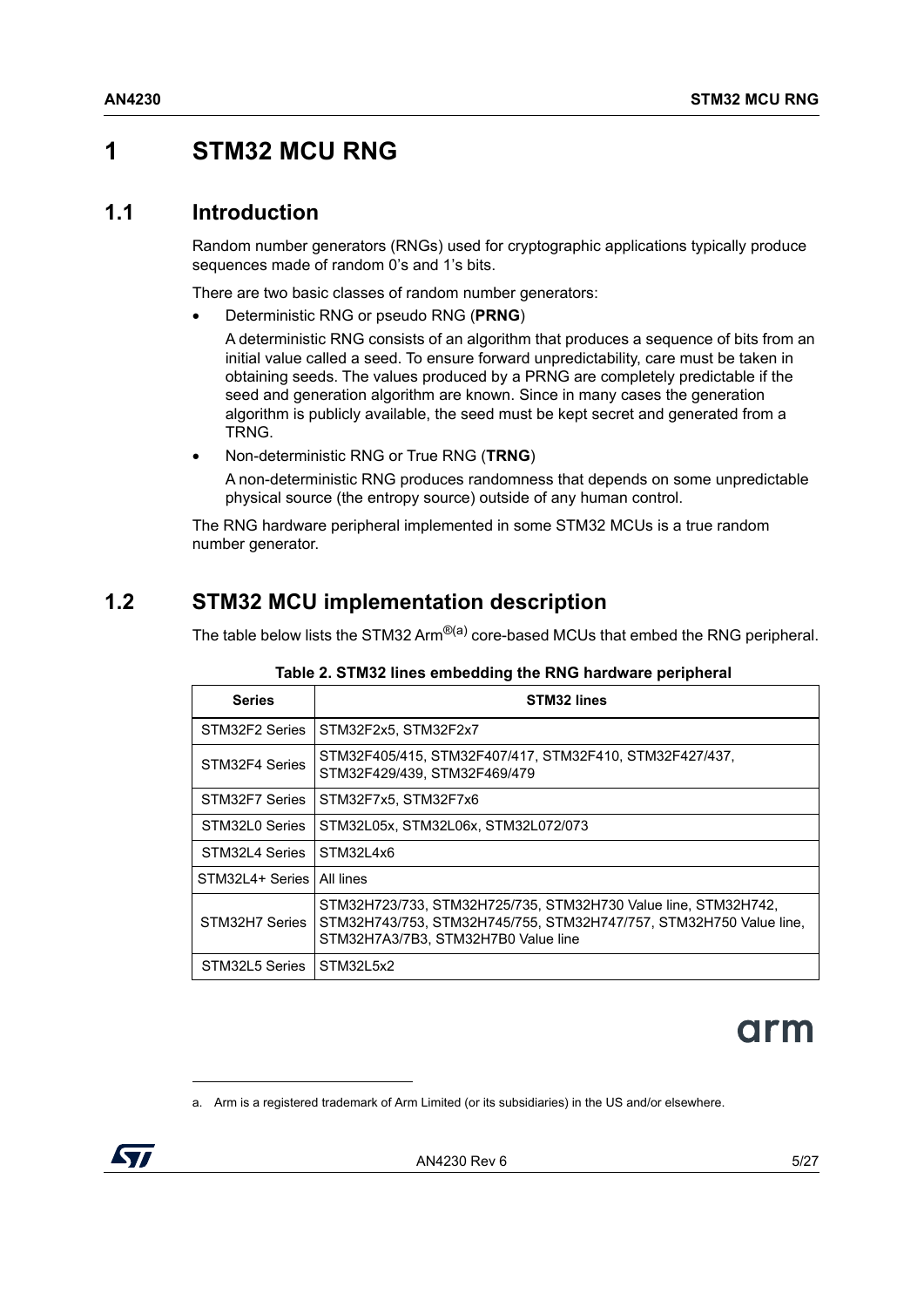The true RNG implemented in the STM32 MCUs is based on an analog circuit. This circuit generates a continuous analog noise that is used in the RNG processing to produce a 32-bit random number.

The analog circuit is made of several ring oscillators whose outputs are XORed.

The RNG processing is clocked by a dedicated clock at a constant frequency and, for a subset of microcontrollers, the RNG dedicated clock can be reduced using the divider inside the RNG peripheral.

For more details about the RNG peripherals, refer to the STM32 reference manuals.

The figure below shows a simplified view of a true RNG in STM32 microcontrollers.

<span id="page-5-0"></span>

**Figure 1. STM32 true RNG block diagram**

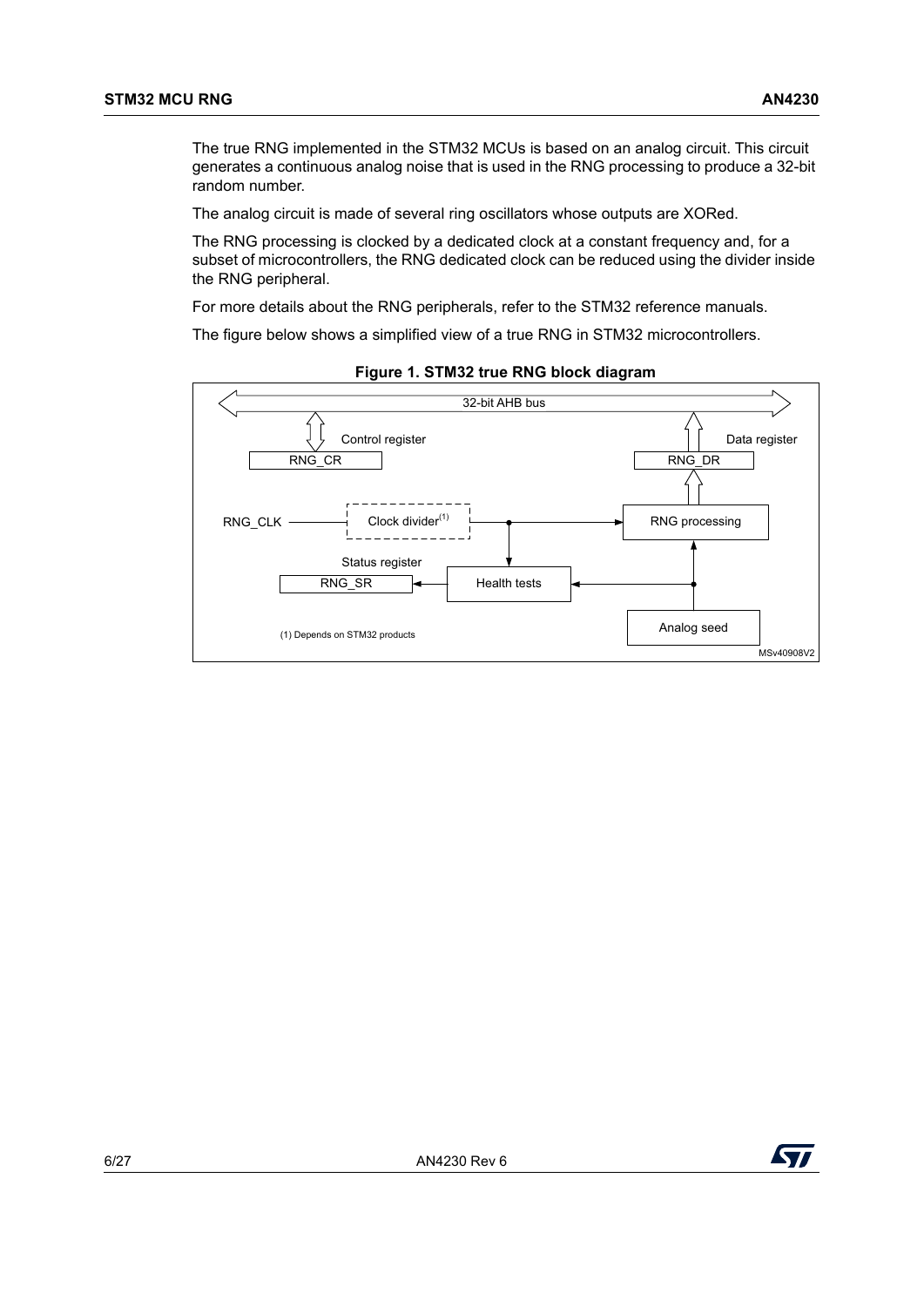### <span id="page-6-1"></span><span id="page-6-0"></span>**2 NIST SP800-22b test suite**

#### <span id="page-6-2"></span>**2.1 Introduction**

The NIST SP800-22b statistical test suite is used to probe the quality of RNGs for cryptographic applications. A comprehensive description of the suite is presented in the NIST document entitled *A Statistical Test Suite for the Validation of Random Number Generators and Pseudo Random Number Generators for Cryptographic Applications*.

### <span id="page-6-3"></span>**2.2 NIST SP800-22b test suite description**

The NIST SP800-22b statistical test suite "sts-2.1.1" is a software package developed by NSIT that can be downloaded from the NIST web site (search for *download the NIST Statistical Test Suite* at csrc.nist.gov).

The source code has been written in ANSI C. The NIST statistical test suite consists of 15 tests that verify the randomness of a binary sequence. These tests focus on various types of non-randomness that can exist in a sequence.

These test can be classified as follows:

- **Frequency tests**
	- Frequency (Monobit) test

To measure the distribution of 0's and 1's in a sequence and to check if the result is similar to the one expected for a truly random sequence.

– Frequency test within a block

To check whether the frequency of 1's in a M-bit block is approximately M/2, as expected from the theory of randomness.

– Run tests

To assess if the expected total number of runs of 1's and 0's of various lengths is as expected for a random sequence.

– Test of the longest run of 1's in a block

To examine the long runs of 1's in a sequence.

- **Test of linearity**
	- Binary matrix rank test

To assess the distribution of the rank for 32x32 binary matrices.

Linear complexity test

To determine the linear complexity of a finite sequence.

- **Test of correlation** (by means of Fourier transform)
	- Discrete Fourier transform (spectral) test

To assess the spectral frequency of a bit string via the spectral test based on the discrete Fourier transform. It is sensitive to the periodicity in the sequence.

- **Test of finding some special strings**
	- Non-overlapping template matching test To assess the frequency of m-bit non-periodic patterns.

– Overlapping template matching test

To assess the frequency of m-bit periodic templates

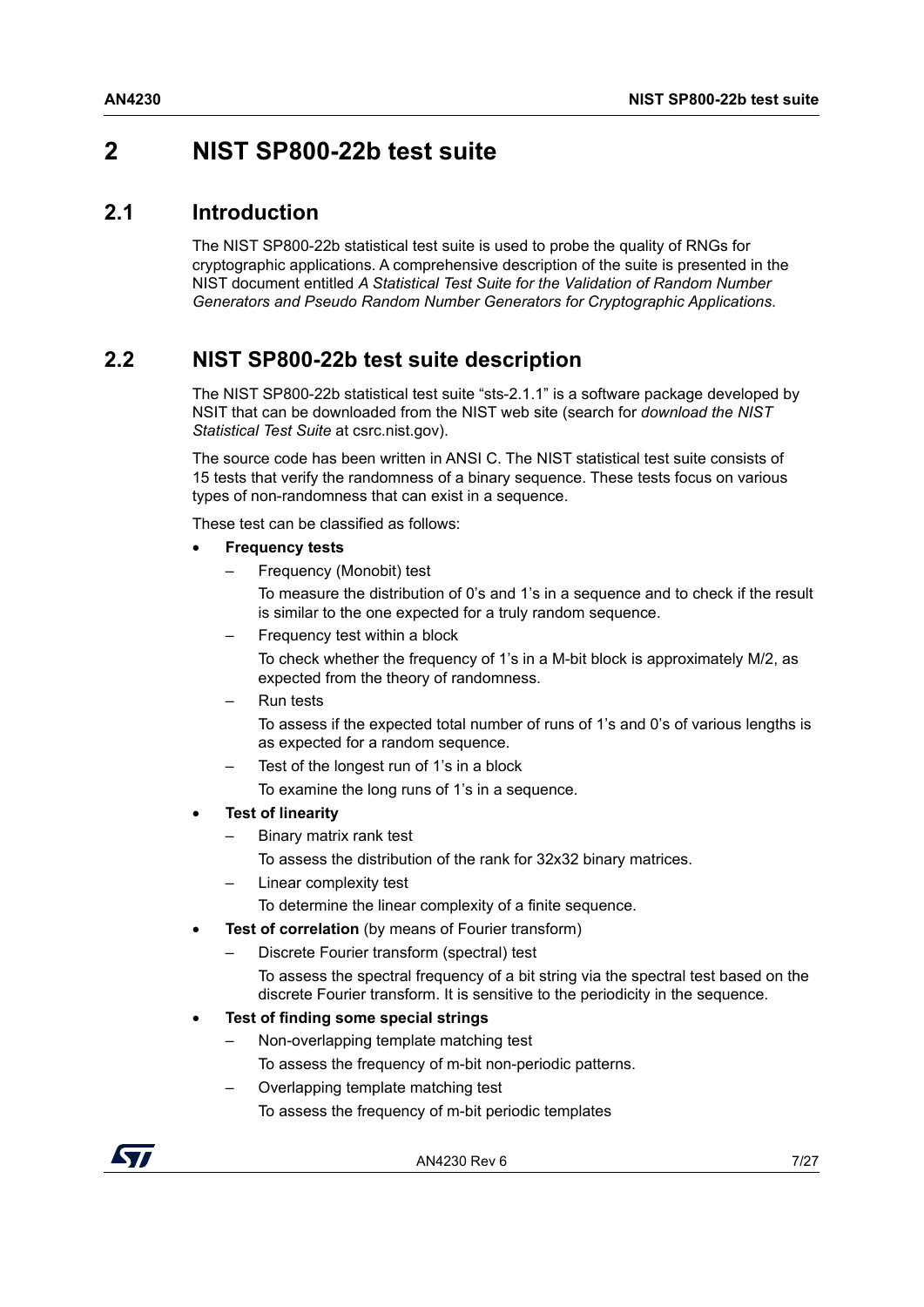#### • **Entropy tests**

- Maurer's "Universal Statistical" test
	- To assess the compressibility of a binary sequence of L-bit blocks.
- Serial test
	- To assess the distribution of all  $2^m$  m-bit blocks.

- *Note: For m = 1, the serial test is equivalent to the frequency test of [Section](#page-6-3) 2.2.*
	- Approximate entropy test
		- To assess the entropy of a bit string, comparing the frequency of all m-bit patterns against all (m+1)-bit patterns.

#### • **Random walk tests**

– Cumulative sums (Cusums) test

To assess that the sum of partial sequences is not too large or too small; it is indicative of too many 0's or 1's.

– Random excursion test

To assess the distribution of states within a cycle of random walk.

– Random excursion variant test

To detect deviations from the expected number of visits to different states of the random walk.

Each of the above tests is based on a calculated test statistic value, that is a function of the testing sequence.

The test statistic is used to calculate a **Pvalue,** which is the probability that a perfect random number generator generated a sequence less random than the sequence that was tested.

For more details about the NIST statistical test suite, refer to the following NIST document available on the NIST web site: *A Statistical Test Suite for Random and Pseudorandom Number Generators for Cryptographic Applications" Special Publication 800-22 Revision 1a*.

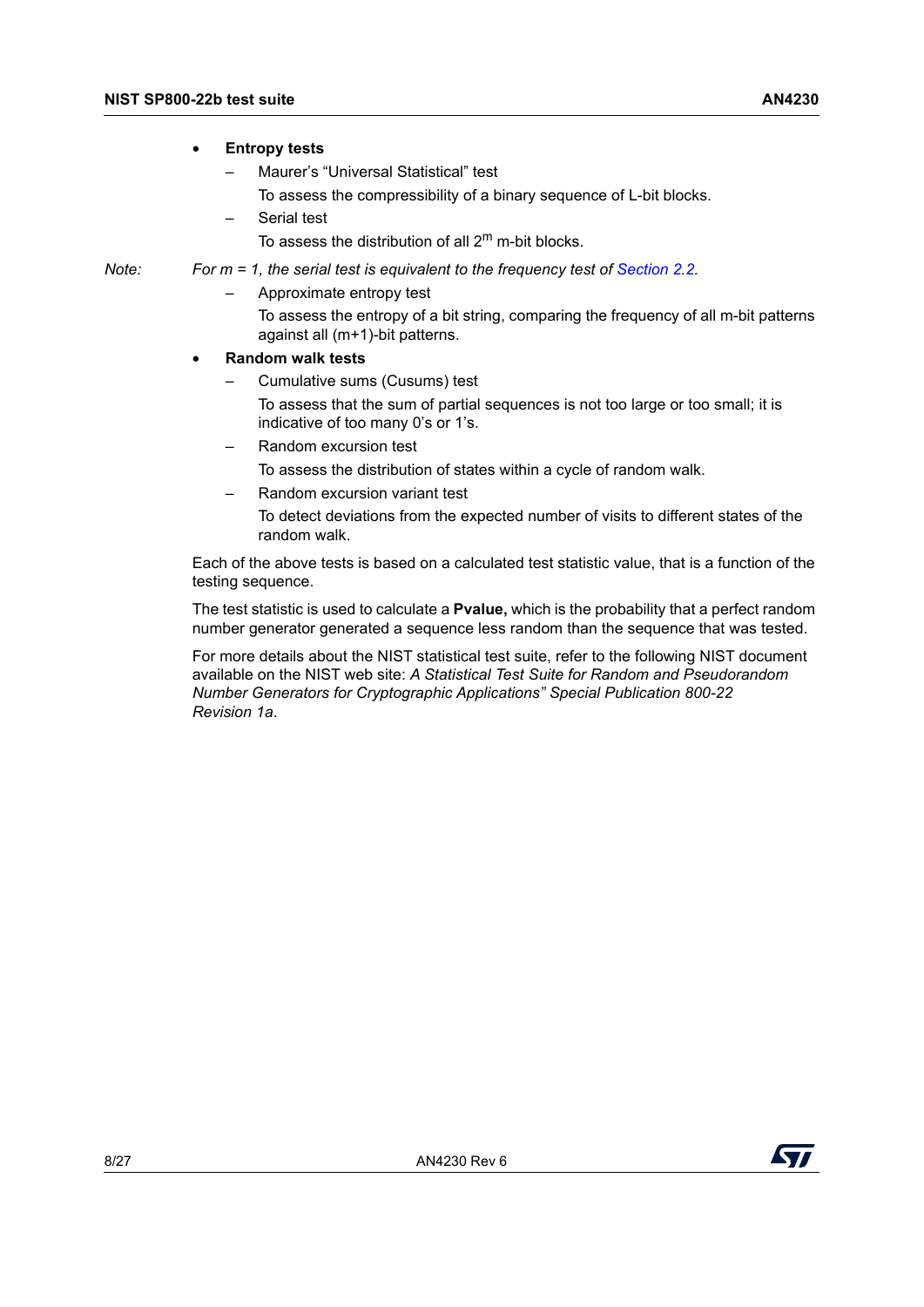### <span id="page-8-1"></span><span id="page-8-0"></span>**3 NIST SP800-22b test suite running and analyzing**

#### <span id="page-8-2"></span>**3.1 Firmware description**

To run the NIST statistical test suite as described in the previous section, two firmware are needed, one on the STM32 microcontroller side and one on the NIST SP800-22b test suite side.

#### <span id="page-8-3"></span>**3.1.1 STM32 MCU side**

The firmware package is provided upon request. For more details, contact the local ST sales representative.

This program allows random numbers generation, using the STM32 RNG peripheral. It also retrieves these numbers on a workstation for testing with the NIST statistical test suite.

Each firmware program is used to generate 10 64-Kbyte blocks of random numbers. The output file contains 5,120,000 random bits to be tested with the NIST statistical test.

As recommended by the NIST statistical test suite, the output file format can be one of the followings:

- a sequence of ASCII 0's and 1's if the *FILE\_ASCII\_FORMAT* Private define is uncommented in the *main.c* file
- A binary file of random bytes if the *FILE\_BINARY\_FORMAT* Private define is uncommented in the *main.c* file.

Form more details about the program description and settings, refer to the *readme* file inside the firmware package.

*Note: The USART configuration can be changed via the SendToWorkstation() function in the main.c file.*

> *The output values can be changed by modifying the Private define in the main.c file as follows:*

*#define NUMBER\_OF\_RANDOM\_BITS\_TO\_GENERATE 512000 #define BLOCK\_NUMBER 10*

#### <span id="page-8-4"></span>**3.1.2 On the NIST SP800-22b test suite side**

Downloaded on a workstation, the NIST statistical test suite package sts-2.1.1 verifies the randomness of the output file of the STM32 RNG peripheral.

The generator file to be analyzed must be stored under the *data* folder (sts-2.1.1\data).

For more details about how the NIST statistical tests work, refer to section 'How to get started in the NIST document *A Statistical Test Suite for Random and Pseudorandom Number Generators for Cryptographic Applications*.

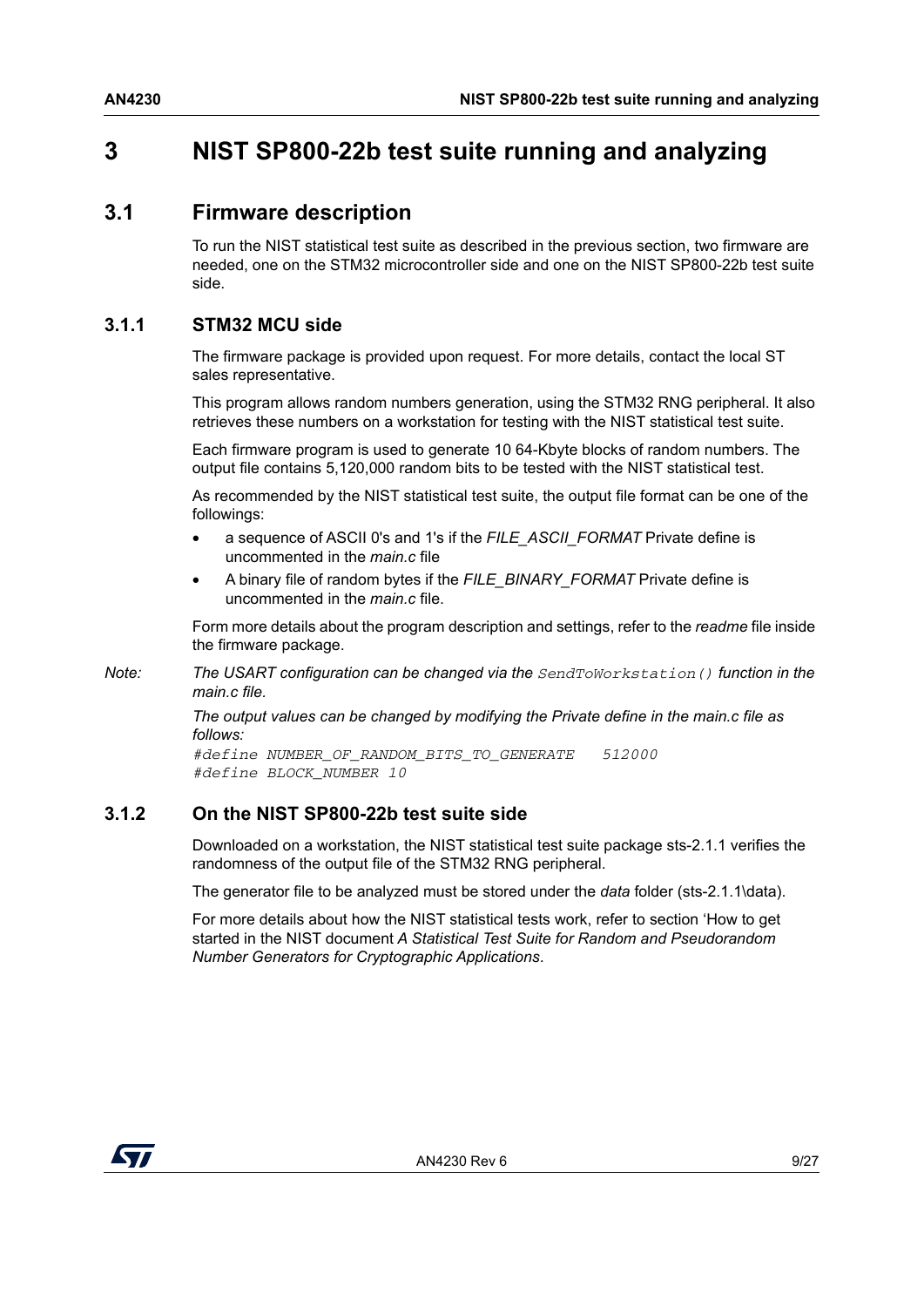### <span id="page-9-0"></span>**3.2 NIST SP800-22b test suite steps**

The figure below describes the steps needed to verify the randomness of an output number generated by STM32 MCUs using the NIST statistical test suite package sts-2.1.1.

<span id="page-9-3"></span>



#### <span id="page-9-1"></span>**3.2.1 Step 1: random number generator**

Connect the STM32 board to the workstation. Depending on the type of board, the connection is made as follows:

- via a null-modem female/female RS232 cable
- via a USB Type-A to Mini-B cable

The STM32 RNG is run via the UART firmware in order to generate a random number as described in *Section [3.1.1: STM32 MCU side](#page-8-3)*. Data are stored on the workstation using a terminal emulation application such as a PuTTY (free and open-source terminal emulator, serial console and network file transfer application).

#### <span id="page-9-2"></span>**3.2.2 Step 2: NIST statistical test**

The sts-2.1.1 package is compiled as described in the NIST statistical test suite documentation in order to create an executable program using visual C++ compiler.

After running the NIST statistical test suite program, a series of menu prompts are displayed in order to select the data to be analyzed and the statistical tests to be applied.

In this application note, the NIST statistical test suite is compiled under the name *assess.exe* and saved under the *NIST\_Test\_Suite\_OutputExample* folder*.* As described previously, the random number is defined as *512,000 bits per block*.

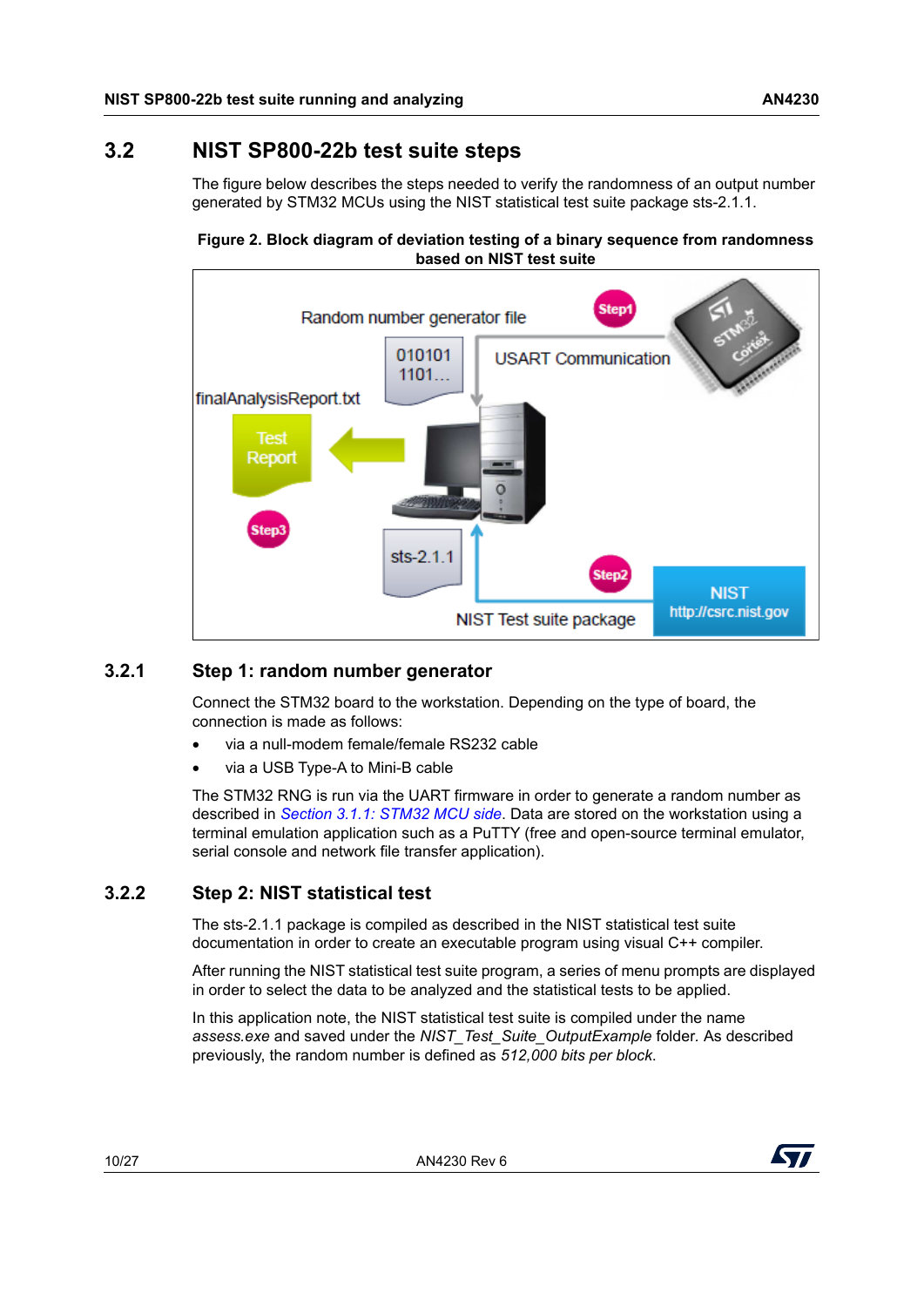The various steps are detailed as follows:

1. The first screen that appears is shown below.

<span id="page-10-0"></span>

| Figure 3. Main sts-2.1.1 screen                                                                                                                |                                                                                                                          |  |  |
|------------------------------------------------------------------------------------------------------------------------------------------------|--------------------------------------------------------------------------------------------------------------------------|--|--|
| on C: WINDOWS \system32\cmd.exe - assess 512000                                                                                                |                                                                                                                          |  |  |
| C:\STMicroelectronics\sts-2.1.1>assess 512000<br>GENERATOR SELECTION<br>[0] Input File<br>[4] Cubic Congruential<br>[6] Modular Exponentiation | [1] Linear Congruential<br>[2] Quadratic Congruential I   [3] Quadratic Congruential II<br>[5] XOR<br>[7] Blum-Blum-Shub |  |  |
| [8] Micali-Schnorr<br>Enter Choice: 0                                                                                                          | $[9]$ G Using SHA-1                                                                                                      |  |  |

When value 0 is entered, the program requires to enter the file name and path of the random number to be tested.

2. The second screen is shown below.



<span id="page-10-1"></span>

This application note details an example with two files per series, generated with the STM32 RNG, with the following file formats as recommended by NIST:

- *ascii.bin:* sequence of ASCII 0's and 1's
- *binary.bin*: each byte in the data file contains 8 bits of data

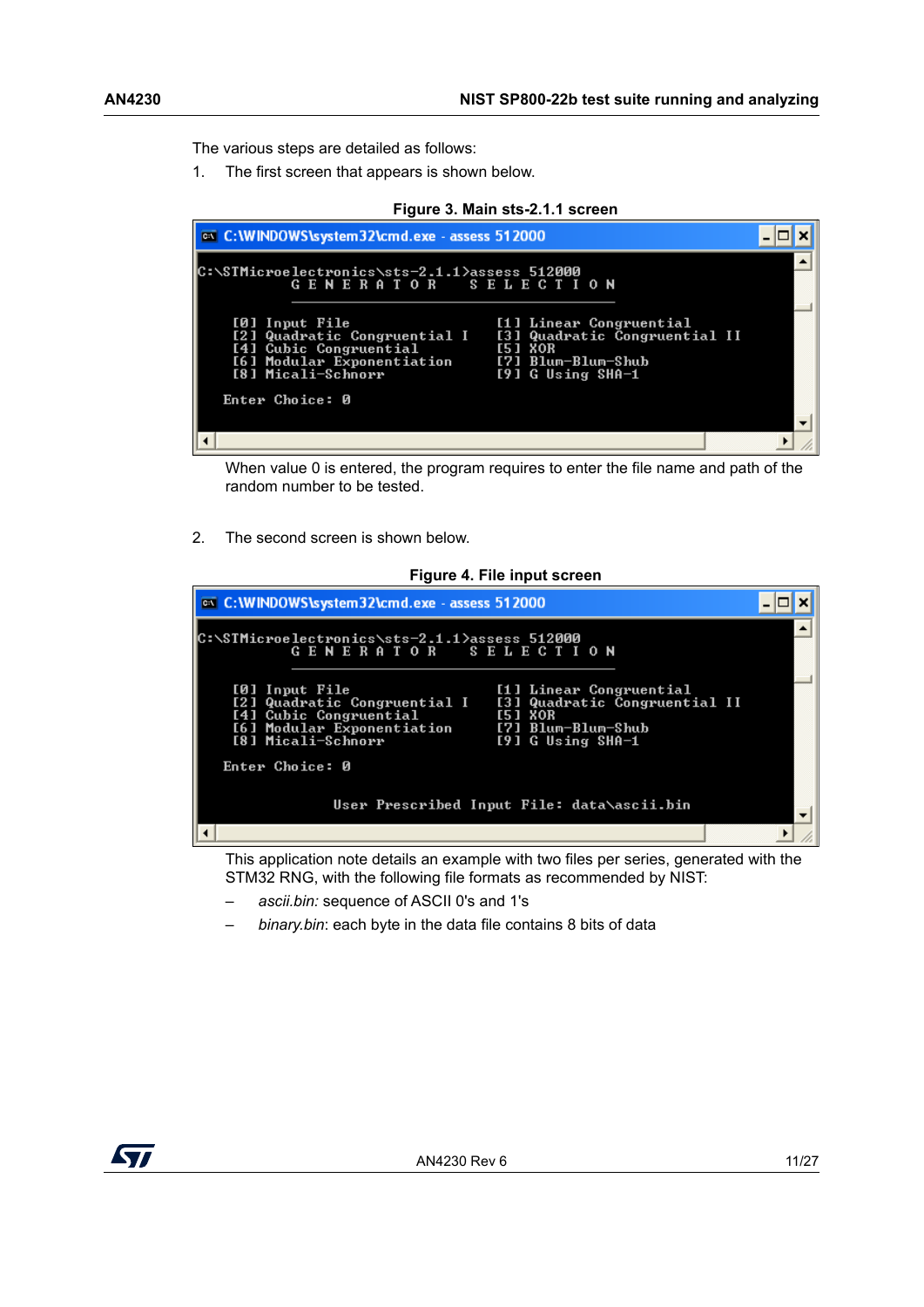3. The NIST statistical test suite displays 15 tests that can be run via the screen shown below.

<span id="page-11-0"></span>

| <b>EXEC: \WINDOWS\system32\cmd.exe</b> - assess 512000                                                                                                                                                                                                                                                                                                                                      |  |
|---------------------------------------------------------------------------------------------------------------------------------------------------------------------------------------------------------------------------------------------------------------------------------------------------------------------------------------------------------------------------------------------|--|
| STATISTICAL TESTS                                                                                                                                                                                                                                                                                                                                                                           |  |
| [01] Frequency<br>[02] Block Frequency<br>[03] Cumulative Sums<br>[04] Runs<br>[05] Longest Run of Ones<br>[06] Rank<br>[07] Discrete Fourier Transform<br>[08] Nonperiodic Template Mat<br>[09] Overlapping Template Matchings [10] Universal Statistical<br>[11] Approximate Entropy<br>[12] Random Excursions<br>[13] Random Excursions Uariant<br>[14] Serial<br>[15] Linear Complexity |  |
| <b>INSTRUCTIONS</b><br>Enter 0 if you DO NOT want to apply all of the<br>statistical tests to each sequence and 1 if you DO.                                                                                                                                                                                                                                                                |  |
| Enter Choice: 1                                                                                                                                                                                                                                                                                                                                                                             |  |
|                                                                                                                                                                                                                                                                                                                                                                                             |  |



In this case, 1 has been selected to apply all of the statistical tests.

4. The parameter adjustments ca be done in the screen shown below.



<span id="page-11-1"></span>

| <b>EXEC: \WINDOWS\system32\cmd.exe</b> - assess 512000                                                                                                                                                                                                                                                                                                                                                    |                        |
|-----------------------------------------------------------------------------------------------------------------------------------------------------------------------------------------------------------------------------------------------------------------------------------------------------------------------------------------------------------------------------------------------------------|------------------------|
| Parameter Adjustments<br>[1] Block Frequency Test - block length $(M)$ :<br>[2] NonOverlapping Template Test - block length(m): 9<br>[3] Overlapping Template Test - block length $\overline{m}$ :<br>[4] Approximate Entropy Test - block length(m):<br>$[5]$ Serial Test - block length $(n)$ :<br>$[6]$ Linear Complexity Test - block length $(M)$ :<br>Select Test (0 to continue): $\theta_{\rm m}$ | 128<br>10<br>16<br>500 |
|                                                                                                                                                                                                                                                                                                                                                                                                           |                        |

In this example, the default settings are kept and value 0 is selected to go to the next step.

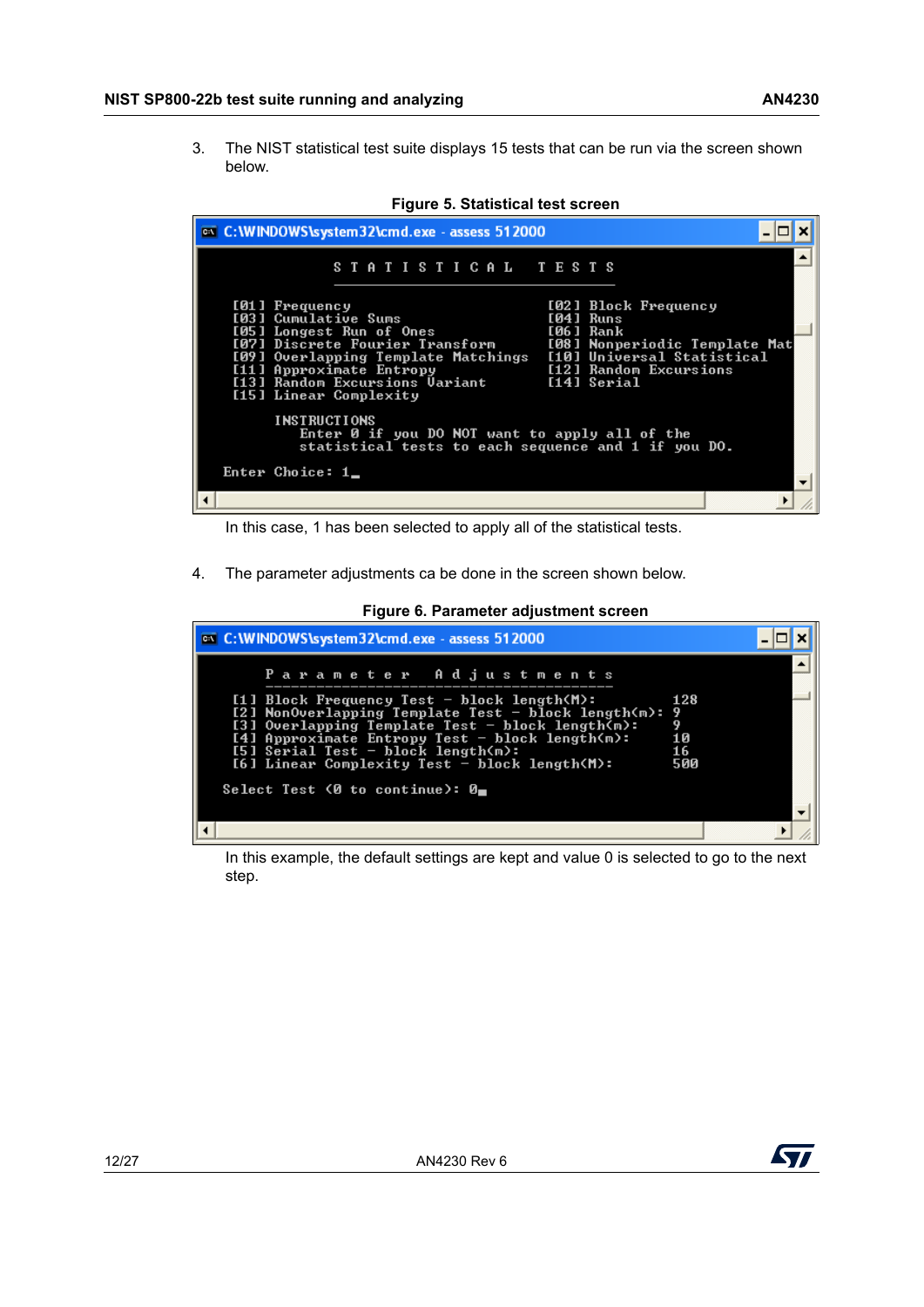5. The user needs to provide the number of bitstreams.

<span id="page-12-0"></span>

The NIST statistical test suite requires to put the number of bitstreams: 10 is entered for this example, meaning 10 blocks of 512 Kbits are selected (5,12 Mbits).

6. The user must then specify whether the file consists of bits stored in ASCII format or hexadecimal strings stored in a binary format using the following screen.

<span id="page-12-1"></span>

| <b>EXEC: \WINDOWS\system32\cmd.exe</b> - assess 512000                                                                                                                                                                                                                                                       |                                  |  |
|--------------------------------------------------------------------------------------------------------------------------------------------------------------------------------------------------------------------------------------------------------------------------------------------------------------|----------------------------------|--|
| Parameter Adjustments                                                                                                                                                                                                                                                                                        |                                  |  |
| $[1]$ Block Frequency Test - block length(M):<br>[2] NonOverlapping Template Test - block length(m):<br>[3] Overlapping Template Test - block length(m):<br>[4] Approximate Entropy Test - block length $(m)$ :<br>[5] Serial Test - block length $(m)$ :<br>$[6]$ Linear Complexity Test - block length(M): | 128<br>9<br>9<br>10<br>16<br>500 |  |
| Select Test (0 to continue): 0                                                                                                                                                                                                                                                                               |                                  |  |
| How many bitstreams? 10                                                                                                                                                                                                                                                                                      |                                  |  |
| Input File Format:<br>[0] ASCII - A sequence of ASCII 0's and $1's$<br>[1] Binary - Each byte in data file contains 8 bits of data                                                                                                                                                                           |                                  |  |
| Select input mode:<br>Ø                                                                                                                                                                                                                                                                                      |                                  |  |
|                                                                                                                                                                                                                                                                                                              |                                  |  |

Value 0 is selected because the file is in ASCII format.

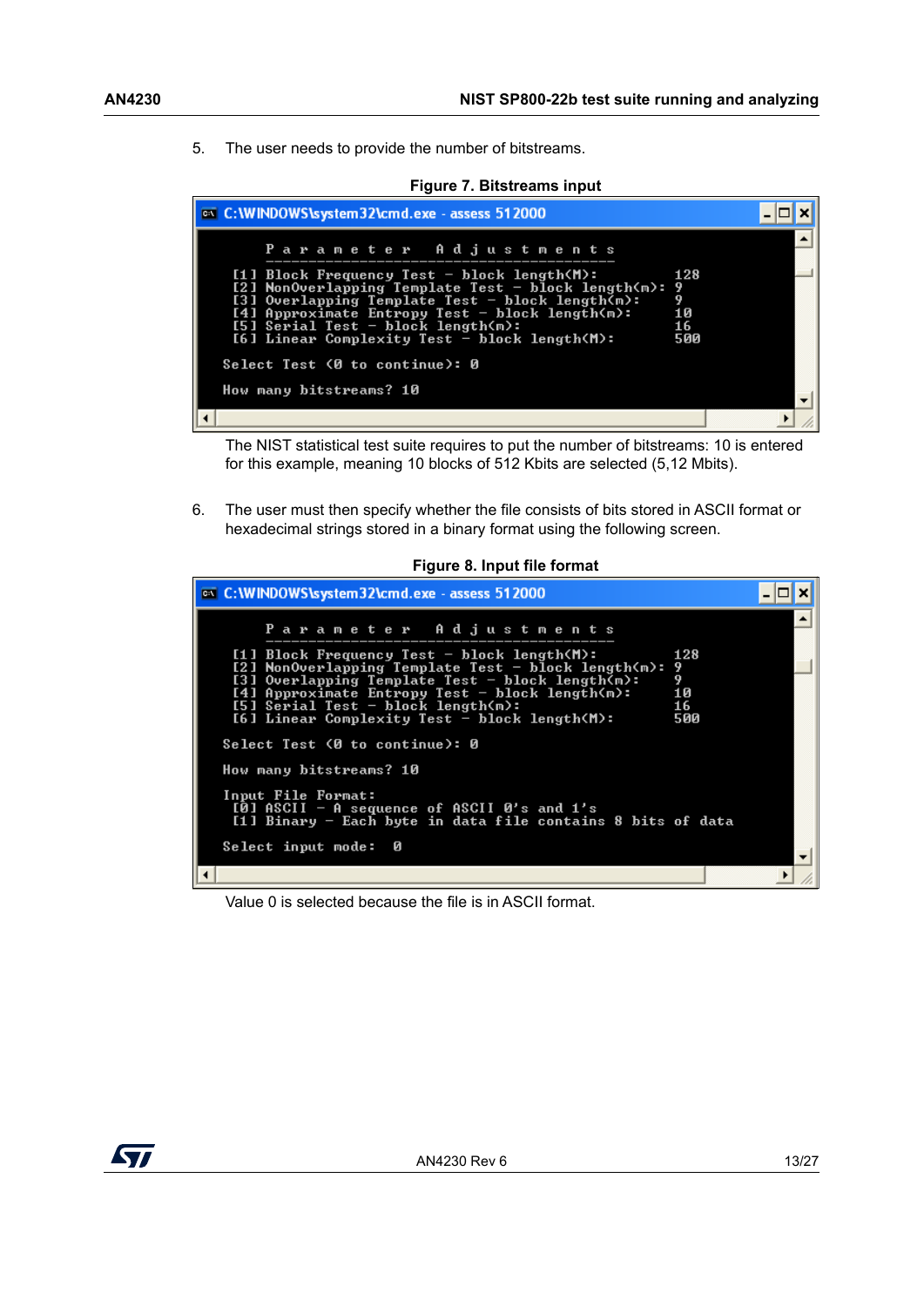7. After entering all necessary inputs, the NIST statistical test suite starts analyzing the input file.

<span id="page-13-0"></span>

| ov C: WINDOWS \system 32\cmd.exe - assess 512000                                                                                                                                                                                                                                                                                                         |  |
|----------------------------------------------------------------------------------------------------------------------------------------------------------------------------------------------------------------------------------------------------------------------------------------------------------------------------------------------------------|--|
| Parameter Adjustments                                                                                                                                                                                                                                                                                                                                    |  |
| [1] Block Frequency Test - block length(M):<br>128<br>[2] NonOverlapping Template Test - block length(m):<br>9<br>9<br>[3] Overlapping Template Test - block length(m):<br>10<br>[4] Approximate Entropy Test - block length(m):<br>$[5]$ Serial Test - block length $\langle n \rangle$ :<br>16<br>[6] Linear Complexity Test - block length(M):<br>500 |  |
| Select Test (0 to continue): 0                                                                                                                                                                                                                                                                                                                           |  |
| How many bitstreams? 10                                                                                                                                                                                                                                                                                                                                  |  |
| Input File Format:<br>[0] ASCII - A sequence of ASCII 0's and 1's<br>[1] Binary - Each byte in data file contains 8 bits of data                                                                                                                                                                                                                         |  |
| Select input mode:<br>Й                                                                                                                                                                                                                                                                                                                                  |  |
| Statistical Testing In Progress                                                                                                                                                                                                                                                                                                                          |  |
|                                                                                                                                                                                                                                                                                                                                                          |  |

**Figure 9. Statistical testing in progress**

8. When the testing process is complete, the screen below appears.

<span id="page-13-1"></span>

| <b>EX C: WINDOWS \system 32 \cmd.exe</b>                                                                                                                                                                                                                                                                                                     |  |
|----------------------------------------------------------------------------------------------------------------------------------------------------------------------------------------------------------------------------------------------------------------------------------------------------------------------------------------------|--|
| Parameter Adjustments                                                                                                                                                                                                                                                                                                                        |  |
| $[1]$ Block Frequency Test - block length(M):<br>128<br>[2] NonOverlapping Template Test - block length(m):<br>9<br>9<br>[3] Overlapping Template Test - block length(m):<br>[4] Approximate Entropy Test - block length(m):<br>10<br>$[5]$ Serial Test - block length $(m)$ :<br>16<br>[6] Linear Complexity Test - block length(M):<br>500 |  |
| Select Test (0 to continue): 0                                                                                                                                                                                                                                                                                                               |  |
| How many bitstreams? 10                                                                                                                                                                                                                                                                                                                      |  |
| Input File Format:<br>[0] ASCII - A sequence of ASCII 0's and 1's<br>[1] Binary - Each byte in data file contains 8 bits of data                                                                                                                                                                                                             |  |
| Select input mode:<br>Ø                                                                                                                                                                                                                                                                                                                      |  |
| Statistical Testing In Progress                                                                                                                                                                                                                                                                                                              |  |
|                                                                                                                                                                                                                                                                                                                                              |  |
| C:\STMicroelectronics\sts-2.1.1>_                                                                                                                                                                                                                                                                                                            |  |
|                                                                                                                                                                                                                                                                                                                                              |  |

**Figure 10. Statistical testing complete**

The statistical test results can be found in sts-2.1.1\experiments\AlgorithmTesting.

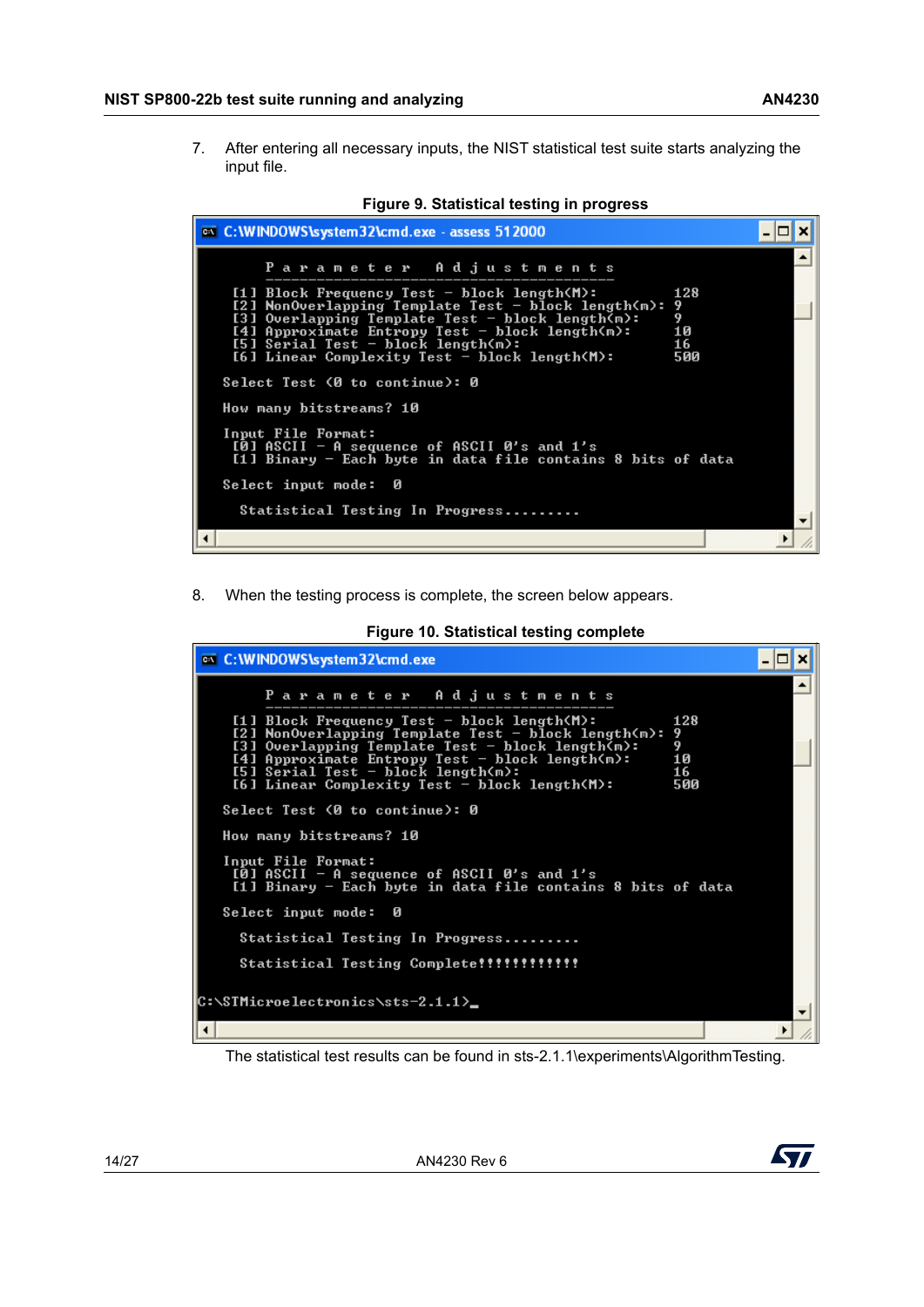#### <span id="page-14-0"></span>**3.2.3 Step 3: test report**

The NIST statistical tests provide an analytical routine to facilitate the interpretation of the results. A file named *finalAnalysisReport* is generated when the statistical testing is complete and saved under *sts2.1.1\experiments\AlgorithmTesting*.

The report contains a summary of experimental results of 15 tests (see *[Appendix A](#page-20-0)*).

The NST statistical tests also provide a detailed report for each test, saved under *sts-2.1.1\experiments\AlgorithmTesting\<Test suite name>*.

The two following examples of complete NIST statistical test suite output reports are available under NIST\_Test\_Suite\_OutputExample:

- example of an *Ascii File Format*, with two folders:
	- *Input File:* contains the random number generator saved with the ascii format.
	- *Final\_Analysis\_Report:* contains the complete NIST statistical test suite output report based on this input file, the summary of experimental results and the report of each test.
- *example of a Binary\_File\_Format, with* two folders:
	- *Input* File: contains the random number generator saved with the binary format.
	- *Final\_Analysis\_Report:* contains the complete NIST statistical test suite output report based on this input file, the summary of experimental results and the report of each test.

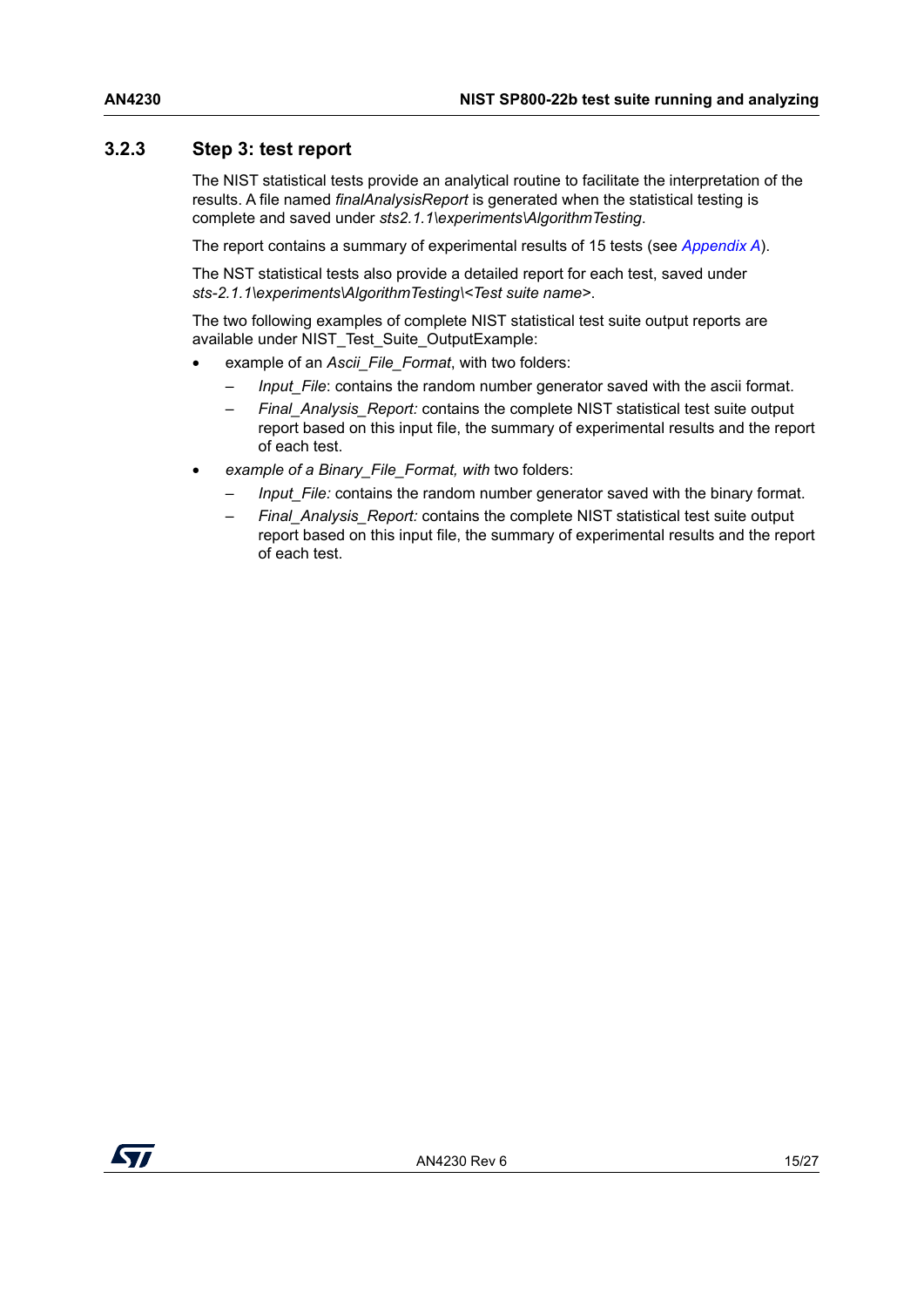### <span id="page-15-1"></span><span id="page-15-0"></span>**4 NIST SP800-90b test suite**

#### <span id="page-15-2"></span>**4.1 Introduction**

The cryptographic random bit generators (RBGs), also known as random number generators (RNGs), require a noise source that produces outputs with some level of unpredictability, expressed as min-entropy.

The specificity of the NIST SP800-90b statistical test suite is to probe the quality of random generators for cryptographic applications by its standardized means of estimating the quality of a source of entropy.

A comprehensive description of the suite is presented in the NIST document entitled *Recommendation for the Entropy Sources Used for Random Bit Generation*.

### <span id="page-15-3"></span>**4.2 NIST SP800-90b test suite description**

The NIST SP800-90b statistical test suite can be downloaded from the GitHub web site (https://github.com/usnistgov/SP800-90B\_EntropyAssessment).

The SP800-90B\_EntropyAssessment C++ package implements the min-entropy assessment methods included in Special Publication 800-90B.

The project is composed of two separate sections:

- IID tests, confirming that a dataset is IID (independent and identically distributed)
- non-IID tests, providing an estimate for min-entropy for any data provided

The STM32 certifiable TRNG noise source is tested using non-IID tests.

#### <span id="page-15-4"></span>**4.2.1 Non-IID track: entropy estimation for non-IID data**

Not all the noise sources are able to produce IID outputs. Sequences with dependent values result in overestimates of entropy. But the diverse number of estimates reduces the probability of the overestimation of the source's entropy.

For non-IID data, various estimators (detailed below) must be calculated on the outputs of the noise source and outputs of any conditioning component, except for:

- three keyed algorithms that have been vetted for a keyed conditioning component: HMAC, CMAC and CBC-MAC
- three unkeyed functions that have been vetted for an unkeyed conditioning component: all the approved hash functions specified in FIPS 180 or FIPS 202, Hash\_df and Block\_Cipher\_df
- *Note: STM32 certifiable RNGs use the approved CMAC conditioning component (NIST CAVP number C1327).*

The minimum of all the estimates is taken as the entropy assessment of the entropy source for this recommendation.

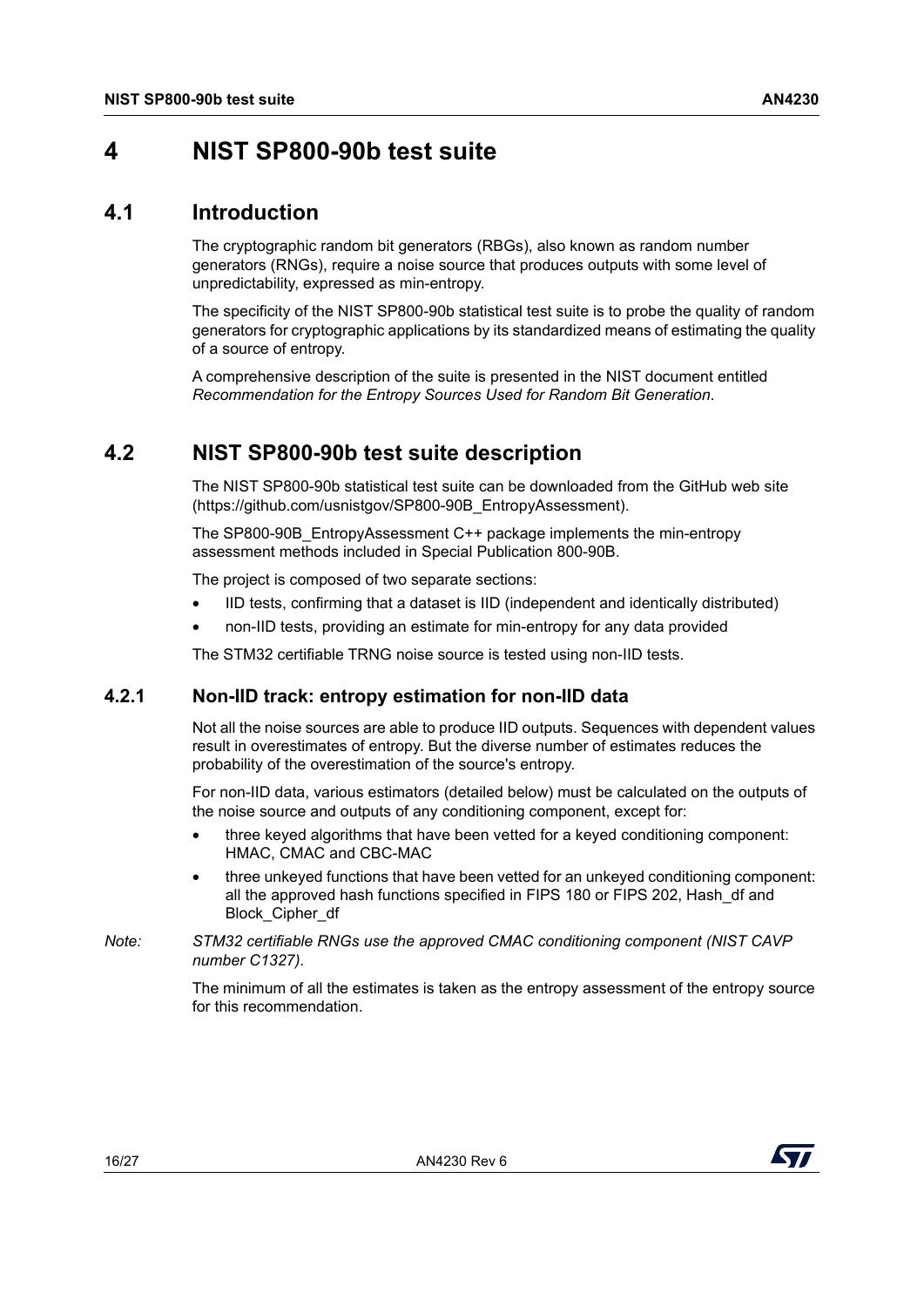The estimators are the following:

- **Most common value estimate**: A confidence interval is constructed for the proportion p of the most common value in the input dataset and the min-entropy per sample is estimated from the upper bound of this confidence interval.
- **Collision estimate**: measures the mean number of samples to the first repeated value in a dataset. Based on the collision times, this method estimates the probability of the most-likely output value.
- **Markov estimate**: The Markov model can be used as a template for testing sources with dependencies, as the sample value always depends on the value of the previous ones. After measuring the dependencies between consecutive values from the input dataset, this model provides a min-entropy estimate that is based on the entropy present in any subsequence of outputs, instead of an estimate of the min-entropy per output.
- **Compression estimate**: Based on the amount of compression of the dataset, the entropy rate is computed by the compression estimate. The estimate is computed by generating a dictionary of values, and then computing the average number of samples required to produce an output, based on the dictionary. An entropy rate is still obtained even if the compression rate has been effected when using this statistic for testing sequences with dependencies.
- **T-tuple estimate**: The frequency of the t-tuples (such as pairs or triples) that appear in the input dataset is examined and an estimate of the entropy per sample is produced based on this frequency.
- **Longest repeated substring (LRS) estimate**: Based on the number of repeated substrings (tuples) within the input dataset, this method estimates the collision entropy of the source. This is a complementary estimate, as it handles tuple sizes that are too large for the t-tuple estimate
- **Multi-most common in window (multiMCW) prediction estimate**: Based on the last n outputs, every subpredictor of the multi-most common in window predictor aims to guess the next output. The multiMCW predictor records the number of times that each subpredictor predicted correctly the value that occurs most often in the window of the n previous outputs. And to predict the next value we use the subpredictor with the most correct predictions.
- **Lag prediction estimate**: Based on a specified lag, every subpredictor of the lag predictor predicts the next output. A scoreboard is kept by the lag predictor to record the number of times that each subpredictor was correct and the one with the most correct predictions are used for the prediction of the next value.
- **Multi-Markov model with counting (MultiMMC) prediction estimate**: composed of multiple MMC subpredictors. The frequencies for transitions from one output to a subsequent output are recorded by each MMC predictor and a prediction is made based on the most frequently observed transition from the current output. Each 1 to n depth of the n MMC subpredictors run in parallel and the one with the most correct number of predictions is used to predict the next value.
- **LZ78Y prediction estimate:** the strings that have been added to the dictionary so far are kept in the predictor dictionary. This dictionary keeps adding new strings until it reaches its maximum capacity. Every substring in the most recent n samples updates or gets added to the dictionary each time a sample is processed.

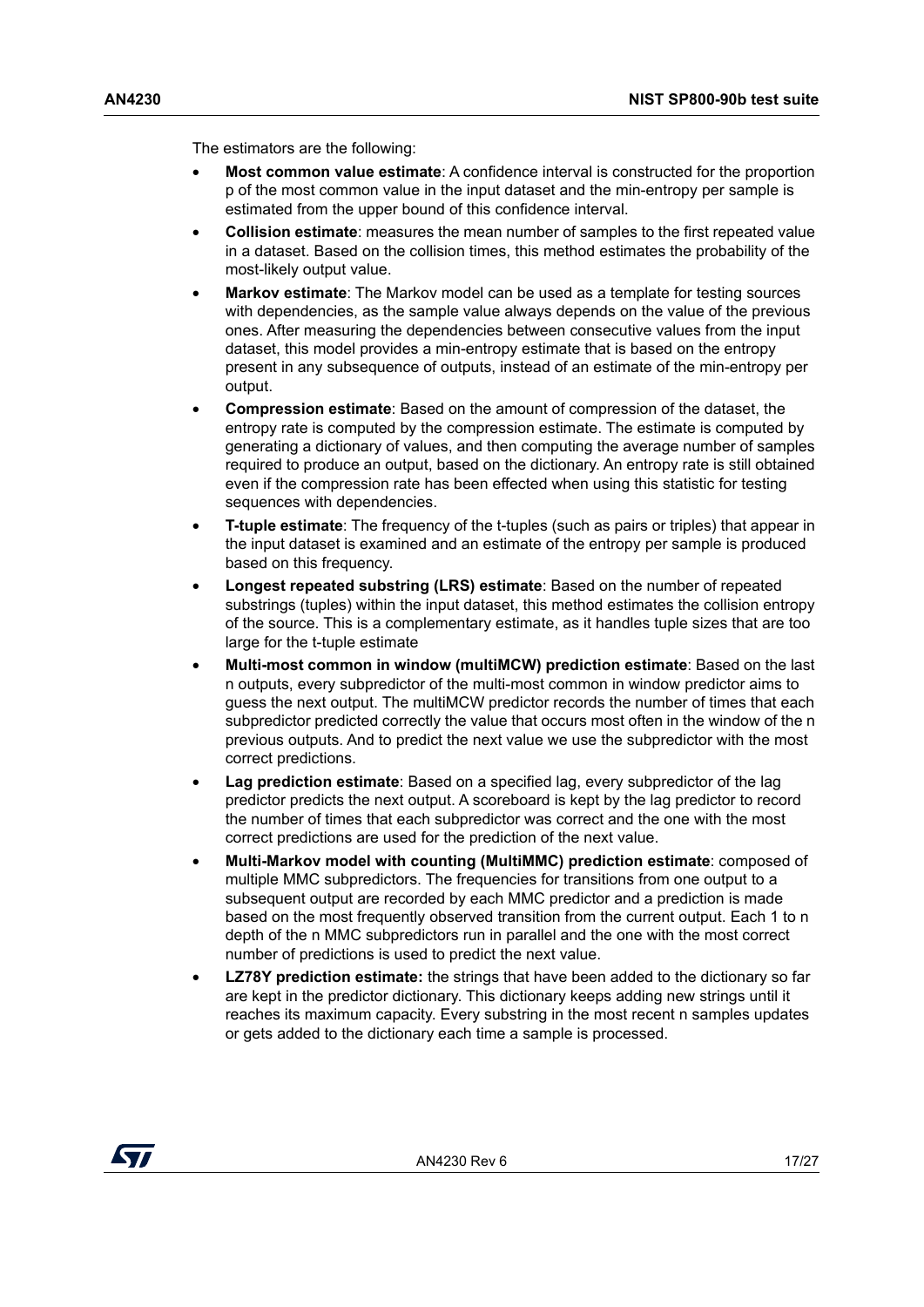### <span id="page-17-1"></span><span id="page-17-0"></span>**5 NIST SP800-90b test suite running and analyzing**

#### <span id="page-17-2"></span>**5.1 Firmware description**

To run the NIST statistical test suite as described in the previous section, two firmwares are needed, one on the STM32 microcontroller side and one on the NIST SP800-90b test suite side.

#### <span id="page-17-3"></span>**5.1.1 STM32 MCU side**

The firmware package is provided upon request. For more details, contact the local ST sales representative.

This program allows random numbers generation, using the STM32 RNG peripheral. This program also pushes these numbers to a workstation in order to test them with the NIST statistical test suite.

Each firmware program is used to generate two 64-Kbyte blocks of random numbers. The output file contains 1,024,000 random bits to be tested with the NIST statistical test.

*Note: The USART configuration can be changed via the SendToWorkstation() function in the main.c file.*

> *The output values can be changed by modifying the Private define in the main.c file as follows:*

*#define NUMBER\_OF\_RANDOM\_BITS\_TO\_GENERATE 512000 #define BLOCK\_NUMBER 2*

#### <span id="page-17-4"></span>**5.1.2 NIST SP800-90b test suite side**

Downloaded on a workstation, the NIST statistical test suite package verifies the randomness of the output file of the STM32 RNG peripheral.

The generator file to be analyzed must be stored under the *bin* folder (...\bin\data).

For more details about how the NIST statistical tests work, refer to the *readme* file available on the GitHub web site (https://github.com/usnistgov/SP800-90B\_EntropyAssessment).

### <span id="page-17-5"></span>**5.2 NIST SP800-90B test suite steps**

#### <span id="page-17-6"></span>**5.2.1 Step 1: random number generator**

Connect the STM32 board to the workstation, via a USB Type-A to Micro-B cable

The STM32 RNG is run via the UART firmware in order to generate a random number as described in *Section [5.1.1: STM32 MCU side](#page-17-3)*. Data are stored on the workstation using a terminal emulation application such as an PuTTY (free and open-source terminal emulator, serial console and network file transfer application).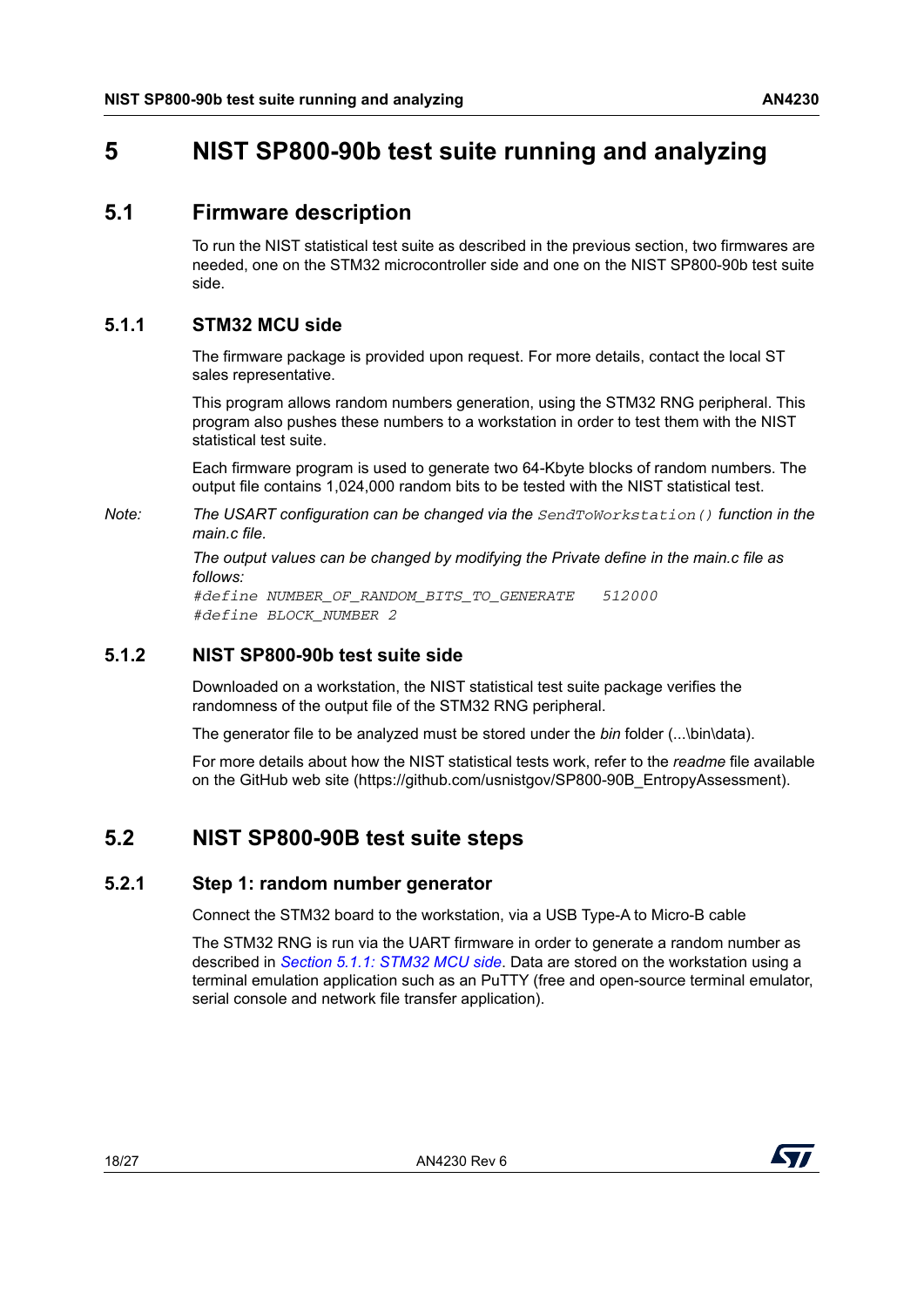#### <span id="page-18-0"></span>**5.2.2 Step 2: NIST statistical tests**

The Makefile is used to compile the program as described in the *readme* file mentioned in *[Section](#page-17-4) 5.1.2*).

For non-IID tests, the user must follow the steps detailed below:

- 1. Use the Makefile to compile the program: make non iid
- 2. Run the program with

```
./ea_non_iid [-i|-c] [-a|-t] [-v] [-l <index>,<samples> ] <file_name> 
[bits_per_symbol]
```
where

- **-i** indicates that data is unconditioned and returns an initial entropy estimate (default).
- **-c** indicates that data is conditioned.
- **-a** estimates the entropy for all data in the binary file (default).
- **-t** truncates the created bitstring representation of data to the first 1 Mbits.
- **-l** reads (at most) data samples after indexing into the file by \* bytes.
- **-v** : verbosity flag for more output (optional, can be used multiple times)
- **bits** per symbol: number of bits per symbol. Each symbol is expected to fit within a single byte.

Example:  $./ea$  non iid  $../bin/15.$ bin 1 -i -t -v

#### <span id="page-18-1"></span>**5.2.3 Step 3: test report**

The NIST statistical tests provide an analytical routine to facilitate the interpretation of the results:

• For the non IID tests, the result for each IID test is provided and, at the end, the final min entropy.

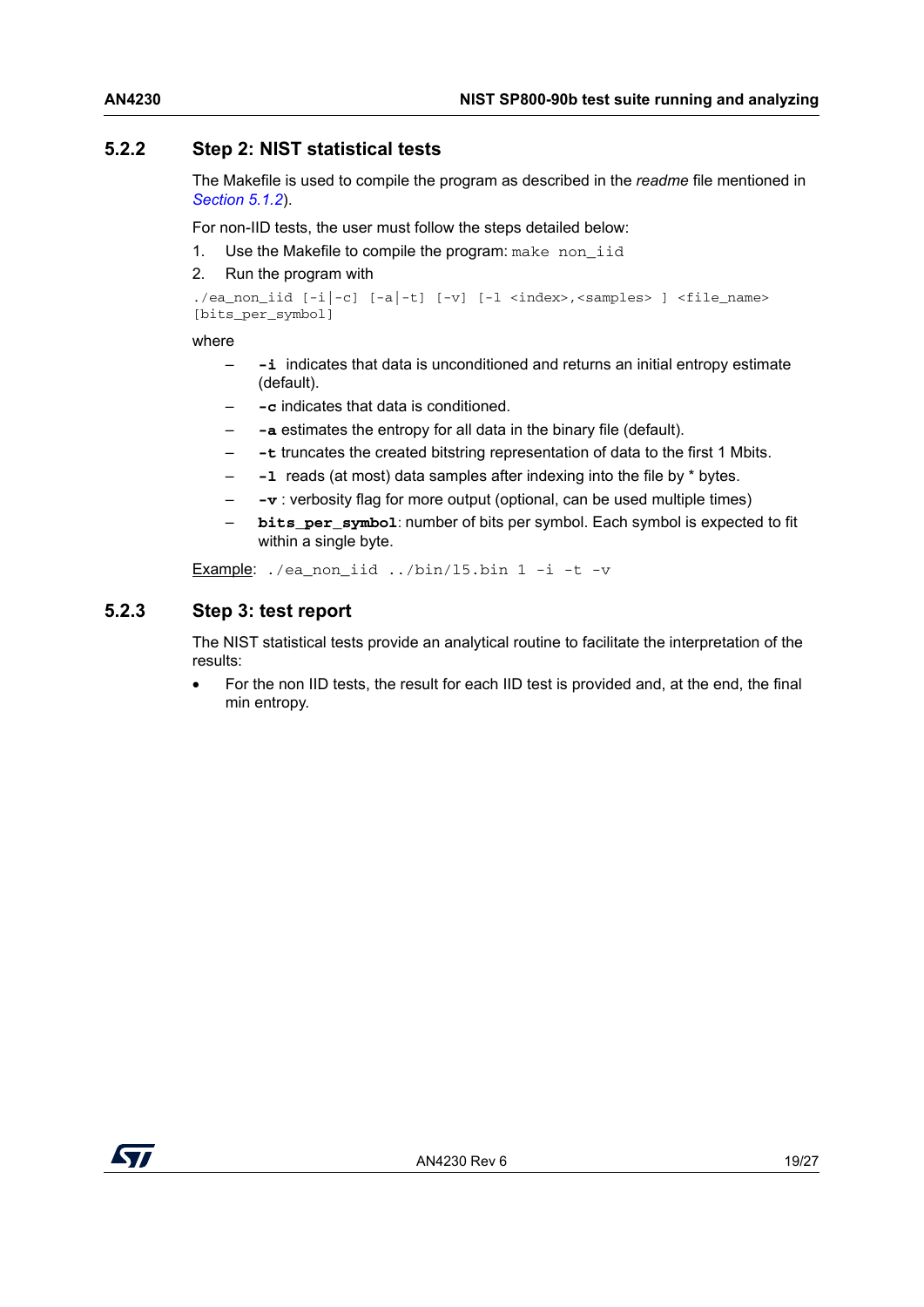## <span id="page-19-0"></span>**6 Conclusion**

This application note describes the main guidelines and steps to verify the randomness of numbers generated by the STM32 microcontrollers RNG peripheral, using either NIST statistical test suite SP800-22rev1a, April 2010 or SP800-90B, January 2018.

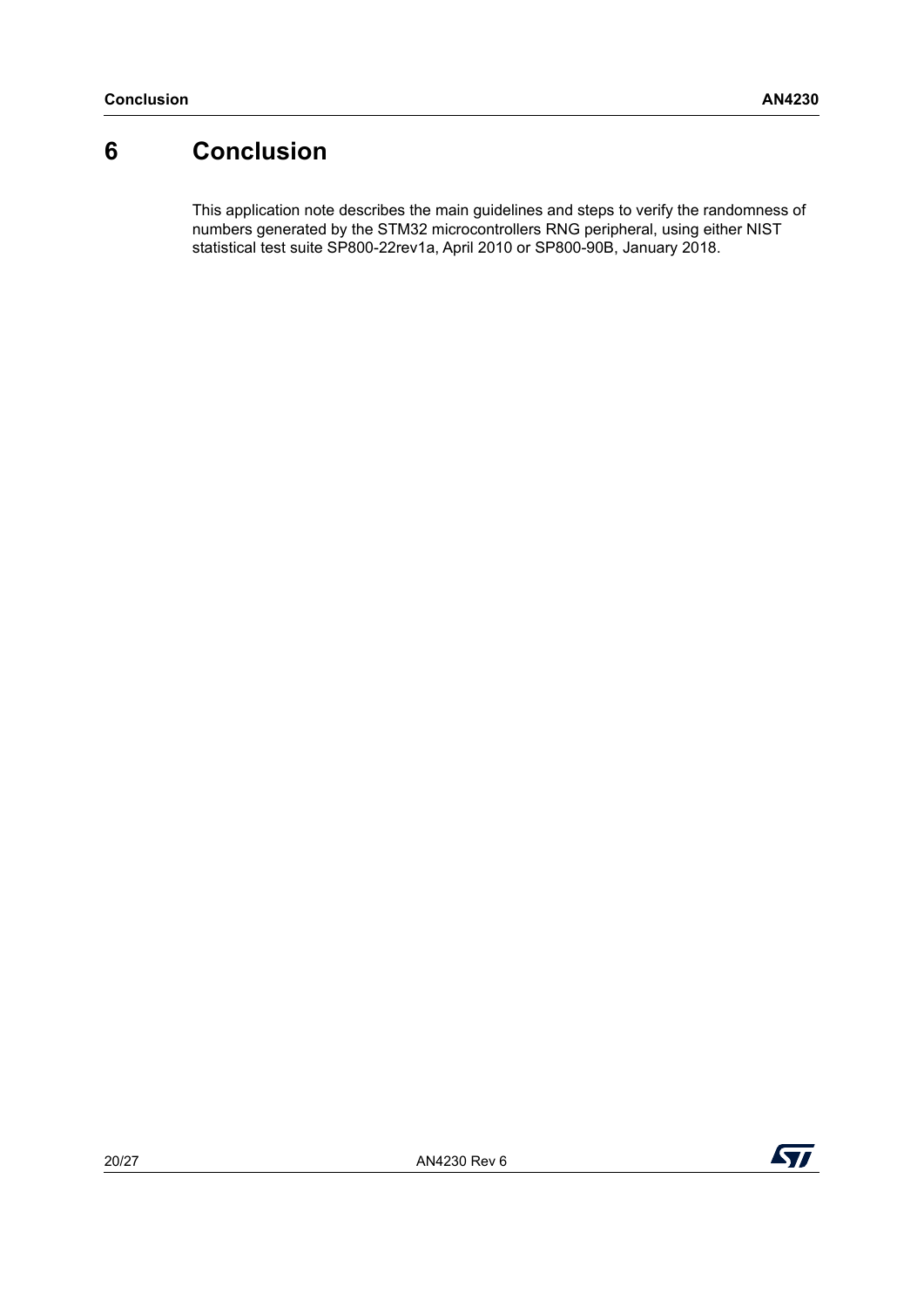### <span id="page-20-0"></span>**Appendix A NIST SP800-22b statistical test suite**

The results are represented as a table with p rows and q columns, where:

- p, the number of rows, corresponds to the number of statistical tests applied
- q, the number of columns  $(q = 13)$  is distributed as follows:
	- columns 1-10 correspond to the frequency of 10 Pvalues
	- column 11 is the Pvalue that arises via the application of a chi-square test11
	- column 12 is the proportion of binary sequences that passed
	- column 13 is the corresponding statistical test

The example below shows the first and last part of the test results. For more details, refer to the *finalAnalysisReport* file under *sts-2.1.1\experiments\AlgorithmTesting*.

#### **Part 1**

*------------------------------------------------------------------------------*

*RESULTS FOR THE UNIFORMITY OF P-VALUES AND THE PROPORTION OF PASSING SEQUENCES*

 *generator is <data/ascii.bin>*

*------------------------------------------------------------------------------*

*------------------------------------------------------------------------------*

 *C1 C2 C3 C4 C5 C6 C7 C8 C9 C10 P-VALUE PROPORTION STATISTICAL TEST*

| NonOverlapping Template |
|-------------------------|
| NonOverlapping Template |
| NonOverlapping Template |
| NonOverlappingTemplate  |
| NonOverlappingTemplate  |
| NonOverlappingTemplate  |
| NonOverlappingTemplate  |
| NonOverlapping Template |
|                         |



AN4230 Rev 6 21/[27](#page-26-0)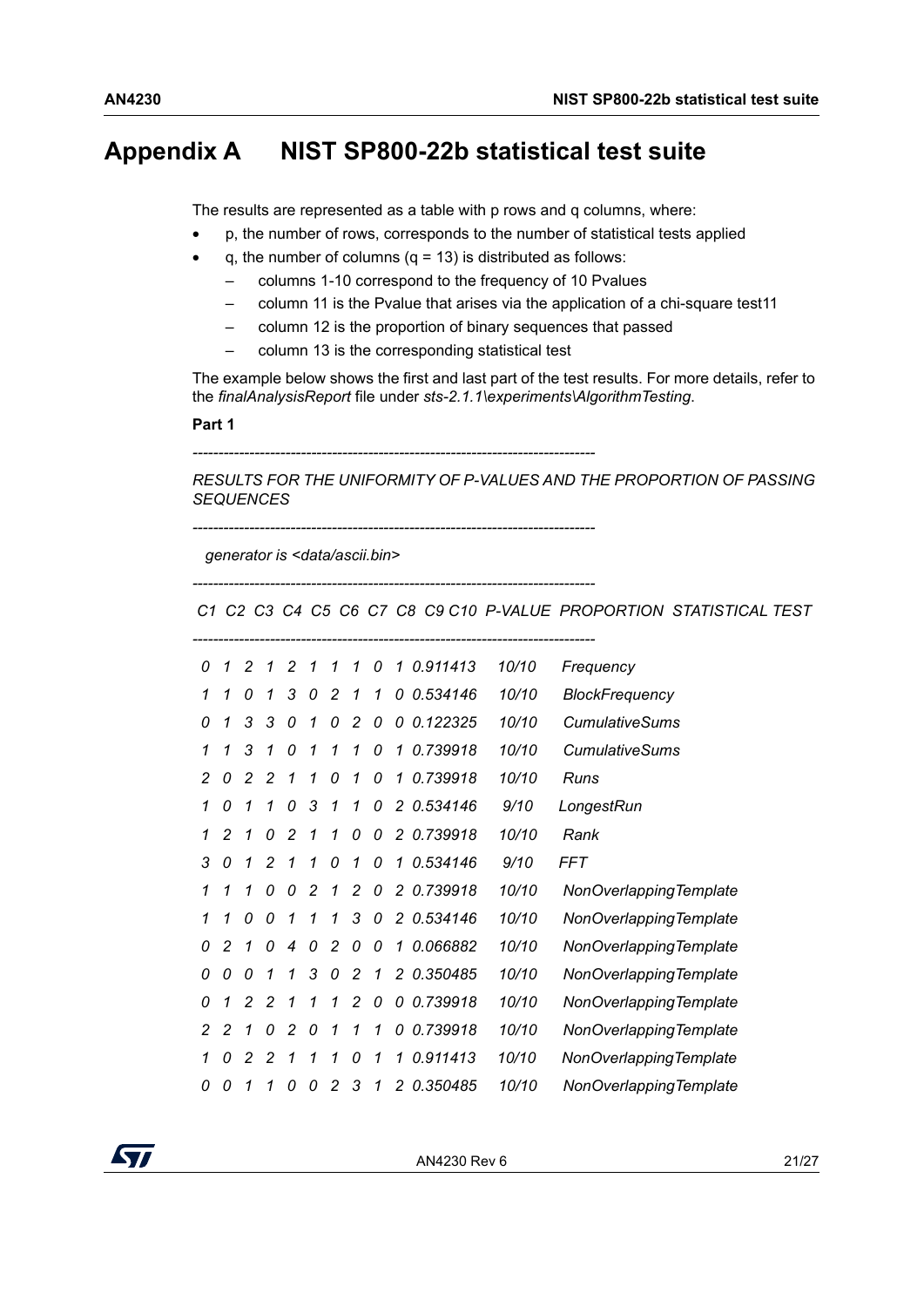| Fail 4 |   |   |   |                |                |               |          |                |   |                |     |       |                         |
|--------|---|---|---|----------------|----------------|---------------|----------|----------------|---|----------------|-----|-------|-------------------------|
| 2      | 0 | 1 | 0 | 1              | 2              | 1             | 0        | 2              | 1 | 0.739918       |     | 10/10 | Overlapping Template    |
| 1      | 0 | 2 | 1 | 0              | 2              | 2             | 1        | 1              | 0 | 0.739918       |     | 10/10 | Universal               |
| 1      | 1 | 0 | 0 | 2              | 0              | 2             | 3        | 1              | 0 | 0.350485       |     | 10/10 | ApproximateEntropy      |
| 0      | 1 | 1 | 1 | 1              | 0              | 0             | 0        | 1              | 0 | ----           | 5/5 |       | RandomExcursions        |
| 1      | 1 | 0 | 0 | 2              | 0              | 0             | 0        | 0              | 1 | ----           | 5/5 |       | <b>RandomExcursions</b> |
| 0      | 1 | 1 | 1 | 0              | 0              | 0             | 0        | 1              | 1 |                | 5/5 |       | <b>RandomExcursions</b> |
| 0      | 0 | 0 | 0 | 0              | 1              | 1             | 0        | 2              | 1 | ----           | 5/5 |       | <b>RandomExcursions</b> |
| 1      | 0 | 0 | 0 | 3              | 0              | 0             | 0        | 1              | 0 |                | 5/5 |       | <b>RandomExcursions</b> |
| 0      | 0 | 0 | 1 | 1              | 0              | 0             | 1        | 1              | 1 | $--- -$        | 5/5 |       | <b>RandomExcursions</b> |
| 1      | 0 | 1 | 1 | 0              | 2              | 0             | 0        | 0              | 0 |                | 5/5 |       | <b>RandomExcursions</b> |
| 1      | 0 | 0 | 0 | 1              | 1              | 1             | 0        | 1              | 0 | ----           | 5/5 |       | RandomExcursions        |
| 2      | 1 | 0 | 1 | 1              | 0              | 0             | 0        | 0              | 0 |                | 5/5 |       | RandomExcursionsVariant |
| 2      | 1 | 0 | 0 | 1              | 1              | 0             | 0        | 0              | 0 | $--- -$        | 5/5 |       | RandomExcursionsVariant |
| 1      | 1 | 0 | 2 | 1              | 0              | 0             | 0        | 0              | 0 |                | 5/5 |       | RandomExcursionsVariant |
| 1      | 2 | 0 | 1 | 1              | 0              | 0             | 0        | 0              | 0 | ----           | 5/5 |       | RandomExcursionsVariant |
| 1      | 1 | 1 | 1 | 0              | 0              | 0             | 1        | 0              | 0 |                | 5/5 |       | RandomExcursionsVariant |
| 1      | 1 | 0 | 1 | 1              | 0              | 0             | 0        | 0              | 1 | ----           | 5/5 |       | RandomExcursionsVariant |
| 0      | 1 | 0 | 2 | 1              | 0              | 0             | 0        | 0              | 1 |                | 5/5 |       | RandomExcursionsVariant |
| 0      | 0 | 0 | 1 | 0              | 1              | 0             | 3        | 0              | 0 | ----           | 5/5 |       | RandomExcursionsVariant |
| 0      | 0 | 0 | 0 | 0              | 0              | 2             | 1        | 1              | 1 |                | 5/5 |       | RandomExcursionsVariant |
| 0      | 0 | 1 | 0 | 0              | 0              | 1             | 1        | 1              | 1 | ----           | 5/5 |       | RandomExcursionsVariant |
| 0      | 0 | 0 | 1 | 0              | 0              | 2             | 0        | 2              | 0 |                | 5/5 |       | RandomExcursionsVariant |
| 0      | 1 | 0 | 0 | 1              | 1              | 1             | 1        | 0              | 0 | ----           | 5/5 |       | RandomExcursionsVariant |
| 1      | 0 | 0 | 2 | 0              | 1              | 1             | 0        | 0              | 0 |                | 5/5 |       | RandomExcursionsVariant |
| 1      | 0 | 0 | 0 | $\overline{c}$ | 1              | 0             | 0        | 0              |   |                | 5/5 |       | RandomExcursionsVariant |
| 0      | 0 | 0 | 1 | 1              | 0              | 1             | 1        | 1              | 0 |                | 5/5 |       | RandomExcursionsVariant |
| 0      | 0 | 0 | 0 | 2              | 0              | 2             | 0        | 0              | 1 |                | 5/5 |       | RandomExcursionsVariant |
| 0      | 0 | 1 | 0 | 1              | 2              | 1             | 0        | 0              | 0 |                | 5/5 |       | RandomExcursionsVariant |
| 0      | 0 | 1 | 0 | 0              | 2              | 2             | 0        | 0              | 0 |                | 5/5 |       | RandomExcursionsVariant |
| 1      | 1 | 0 | 0 | 0              | $\overline{c}$ | 3             | $\bm{o}$ | $\overline{2}$ |   | 1 0.350485     |     | 10/10 | Serial                  |
| 0      | 2 | 1 | 0 | 3              | 1              | 0             | 1        | 1              |   | 1 0.534146     |     | 10/10 | <b>Serial</b>           |
| 2      | 1 | 1 | 1 | 0              | 1              | $\mathcal{I}$ |          |                |   | 3 0 0 0.534146 |     | 10/10 | LinearComplexity        |
|        |   |   |   |                |                |               |          |                |   |                |     |       |                         |

**Part 2**

22/[27](#page-26-0) AN4230 Rev 6

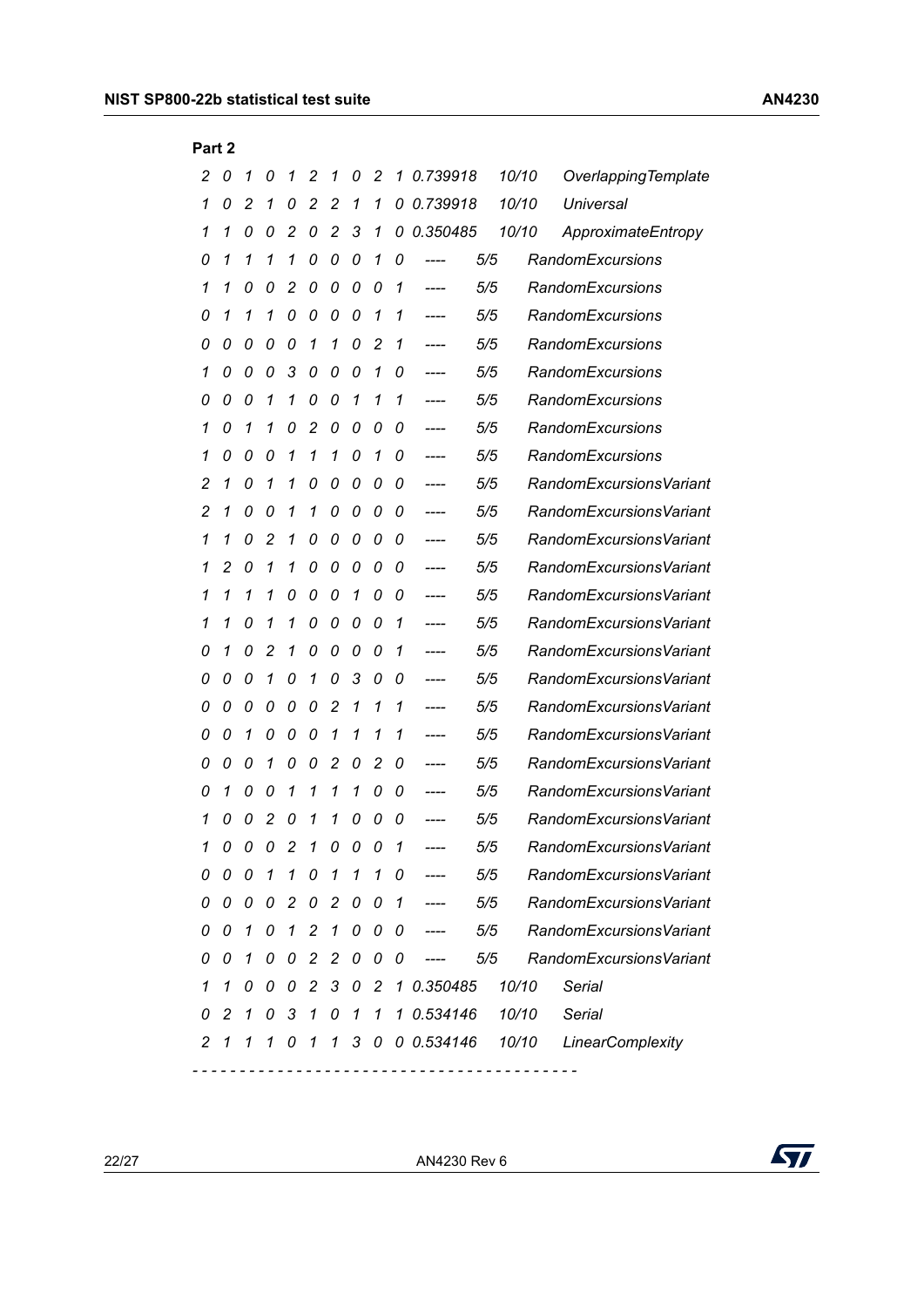*The minimum pass rate for each statistical test, with the exception of the random excursion (variant) test, is approximately 8 for a sample size of 10 binary sequences.*

*The minimum pass rate for the random excursion (variant) test is approximately 4 for a sample size of 5 binary sequences.*

*For further guidelines, construct a probability table using the MAPLE program provided in the addendum section of the documentation.*

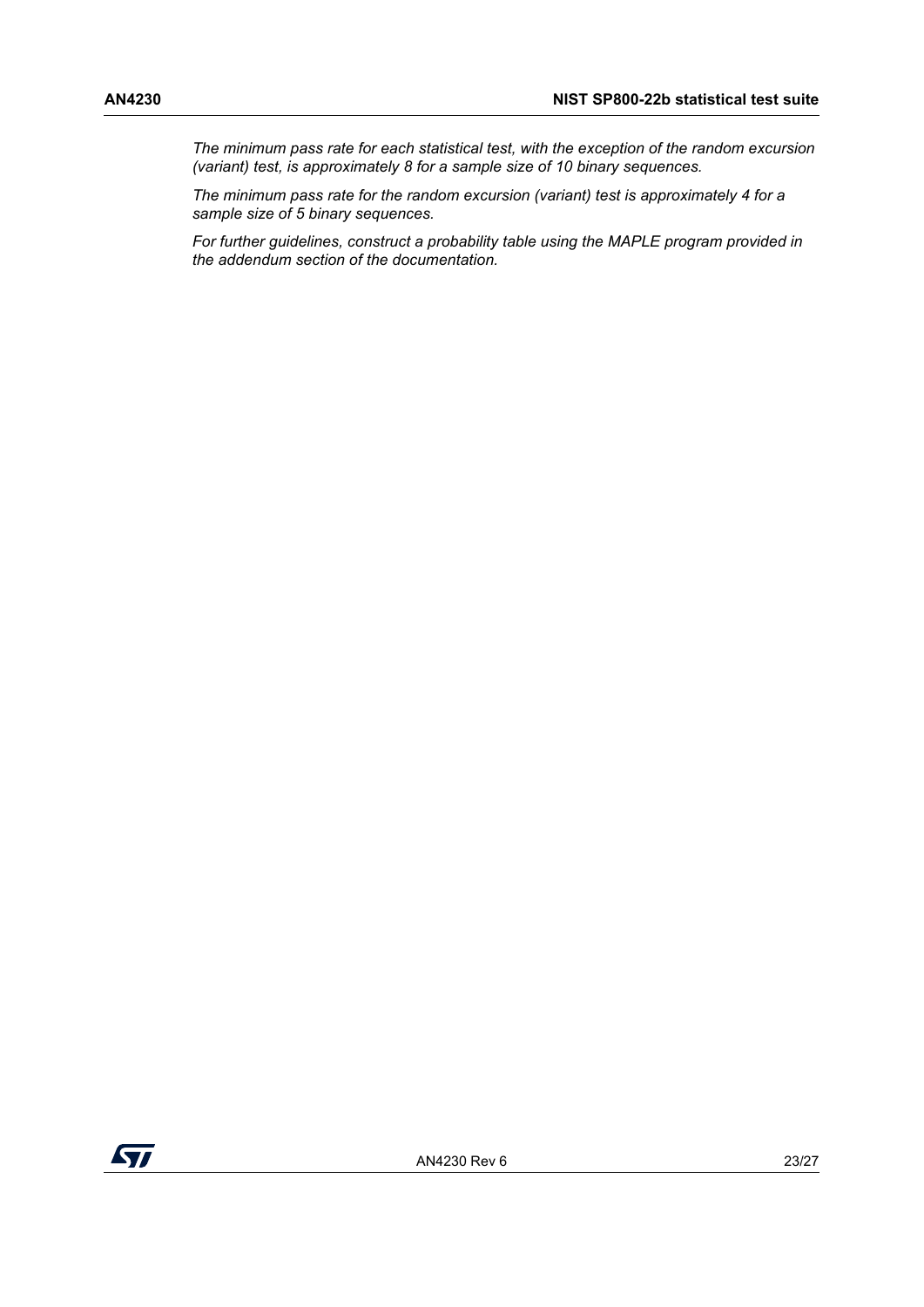### <span id="page-23-0"></span>**Appendix B NIST SP800-90b statistical test suite**

This is an example of the execution of the non-IID tests. *\$ ./ea\_non\_iid ../bin/l5.bin 1 -i -t -v Opening file: '../bin/l5.bin' Number of Binary Symbols: 1024000 Symbol alphabet consists of 2 unique symbols Running non-IID tests... Running Most Common Value Estimate... MCV Estimate: mode = 530185, p-hat = 0.51775878906249995, p\_u = 0.51903071907139675 Most Common Value Estimate (bit string) = 0.946108 / 1 bit(s) Running Entropic Statistic Estimates (bit strings only)... Collision Estimate: X-bar = 2.4954732991667945, sigma-hat = 0.49998011778222412, p = 0.55717151750062044 Collision Test Estimate (bit string) = 0.843807 / 1 bit(s) Markov Estimate: P\_0 = 0.4822412109375, P\_1 = 0.51775878906249995, P\_0,0 = 0.48618305677846313, P\_0,1 = 0.51381694322153693, P\_1,0 = 0.47857068759018079, P\_1,1 = 0.52142931240981927, p\_max = 6.2798397734367098e-37 Markov Test Estimate (bit string) = 0.939536 / 1 bit(s) Compression Estimate: X-bar = 5.2113069751685934, sigma-hat = 1.0187463366852749, p = 0.035431813237513987 Compression Test Estimate (bit string) = 0.803135 / 1 bit(s) Running Tuple Estimates... t-Tuple Estimate: t = 16, p-hat\_max = 0.53187518804173173, p\_u = 0.53314533218239224 LRS Estimate: u = 17, v = 38, P\_{max,W} = 0.50423097749594759, p\_u = 0.50550366496585808 T-Tuple Test Estimate (bit string) = 0.907399 / 1 bit(s) LRS Test Estimate (bit string) = 0.984207 / 1 bit(s) Running Predictor Estimates... MultiMCW Prediction Estimate: N = 1023937, Pglobal' = 0.51634782805743162 (C = 527405) Plocal = 0.42674646958653317 (r = 21) Multi Most Common in Window (MultiMCW) Prediction Test Estimate (bit string) = 0.953585 / 1 bit(s) Lag Prediction Estimate: N = 1023999, Pglobal' = 0.50526439621655594 (C = 516087) Plocal = 0.40830971576974662 (r = 20) Lag Prediction Test Estimate (bit string) = 0.984890 / 1 bit(s) MultiMMC Prediction Estimate: N = 1023998, Pglobal' = 0.51899462537798435 (C = 530147) Plocal = 0.42674521449187308 (r = 21) Multi Markov Model with Counting (MultiMMC) Prediction Test Estimate (bit string) = 0.946208 / 1 bit(s)*

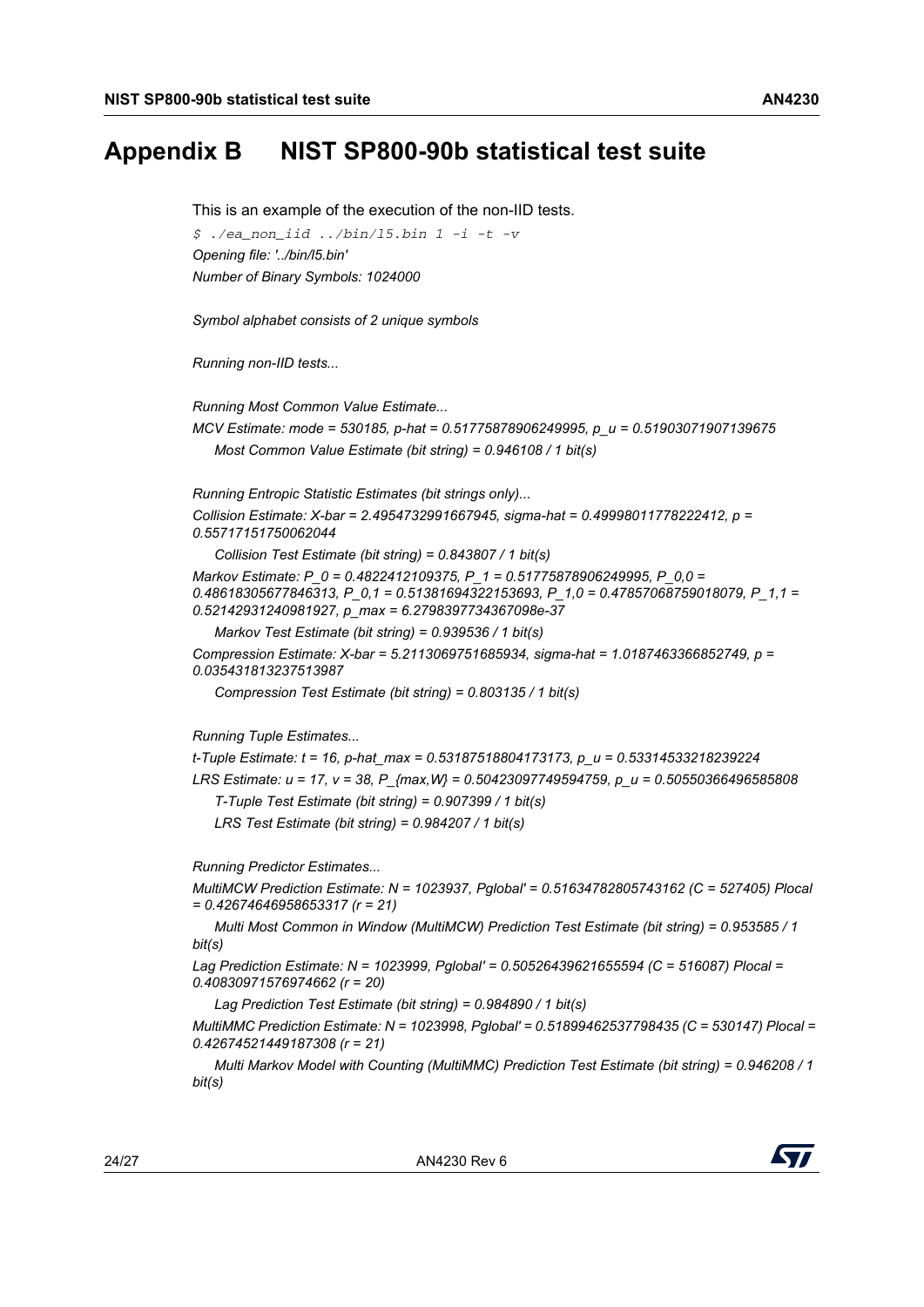*LZ78Y Prediction Estimate: N = 1023983, Pglobal' = 0.51899440603936897 (C = 530139) Plocal = 0.42674552311446512 (r = 21) LZ78Y Prediction Test Estimate (bit string) = 0.946209 / 1 bit(s)*

*H\_original: 1.000000 H\_bitstring: 0.803135*

*min(H\_original, 1 X H\_bitstring): 0.803135*

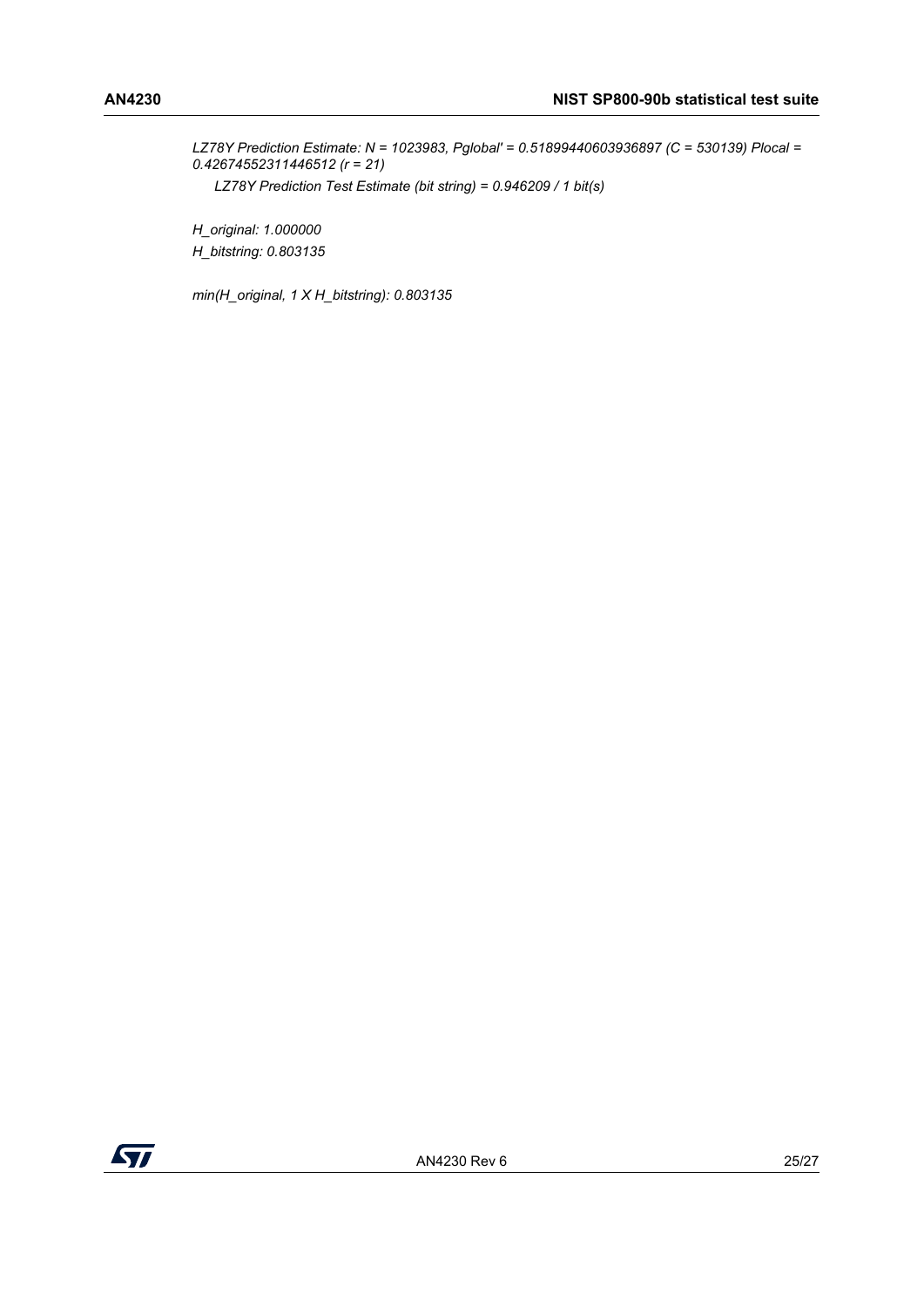## <span id="page-25-0"></span>**Revision history**

| <b>Date</b> | <b>Revision</b> | <b>Changes</b>                                                                                                                                                                                                                                                                                                                                                                                                                       |  |  |  |  |  |
|-------------|-----------------|--------------------------------------------------------------------------------------------------------------------------------------------------------------------------------------------------------------------------------------------------------------------------------------------------------------------------------------------------------------------------------------------------------------------------------------|--|--|--|--|--|
| 13-May-2013 | 1               | Initial release.                                                                                                                                                                                                                                                                                                                                                                                                                     |  |  |  |  |  |
| 22-Jun-2016 | $\overline{2}$  | Updated:<br>- Introduction.<br>- Section 1: STM32 microcontrollers random number generator.<br>- Figure 1: Block diagram.<br>- Section 3.1: Firmware description.<br>- Section 3.2.1: First step: random number generator.<br>- Section 3.2.2: Second step: NIST statistical test.<br>- Section 4: Conclusion.<br>Added Figure 2: STM32 lines embedding the RNG hardware<br>peripheral.                                              |  |  |  |  |  |
| 1-Oct-2019  | 3               | Updated:<br>- Introduction and Table 1: Applicable products<br>- Table 2: STM32 lines embedding the RNG hardware peripheral<br>- Figure 1: STM32 true RNG block diagram<br>- Section 6: Conclusion<br>- Appendix A: NIST SP800-22b statistical test suite<br>Added:<br>- Section 4: NIST SP800-90b test suite<br>- Section 5: NIST SP800-90b test suite running and analyzing<br>- Appendix B: NIST SP800-90b statistical test suite |  |  |  |  |  |
| 10-Oct-2019 | 4               | Updated Table 2: STM32 lines embedding the RNG hardware<br>peripheral.                                                                                                                                                                                                                                                                                                                                                               |  |  |  |  |  |
| 8-Jan-2020  | 5               | Updated:<br>- Table 1: Applicable products<br>- Table 2: STM32 lines embedding the RNG hardware peripheral<br>- Section 5.1.1: STM32 MCU side                                                                                                                                                                                                                                                                                        |  |  |  |  |  |
| 18-Aug-2020 | 6               | Updated with new products STM32H72x/73x:<br>- Table 1: Applicable products<br>- Table 2: STM32 lines embedding the RNG hardware peripheral                                                                                                                                                                                                                                                                                           |  |  |  |  |  |

**Table 3. Document revision history**